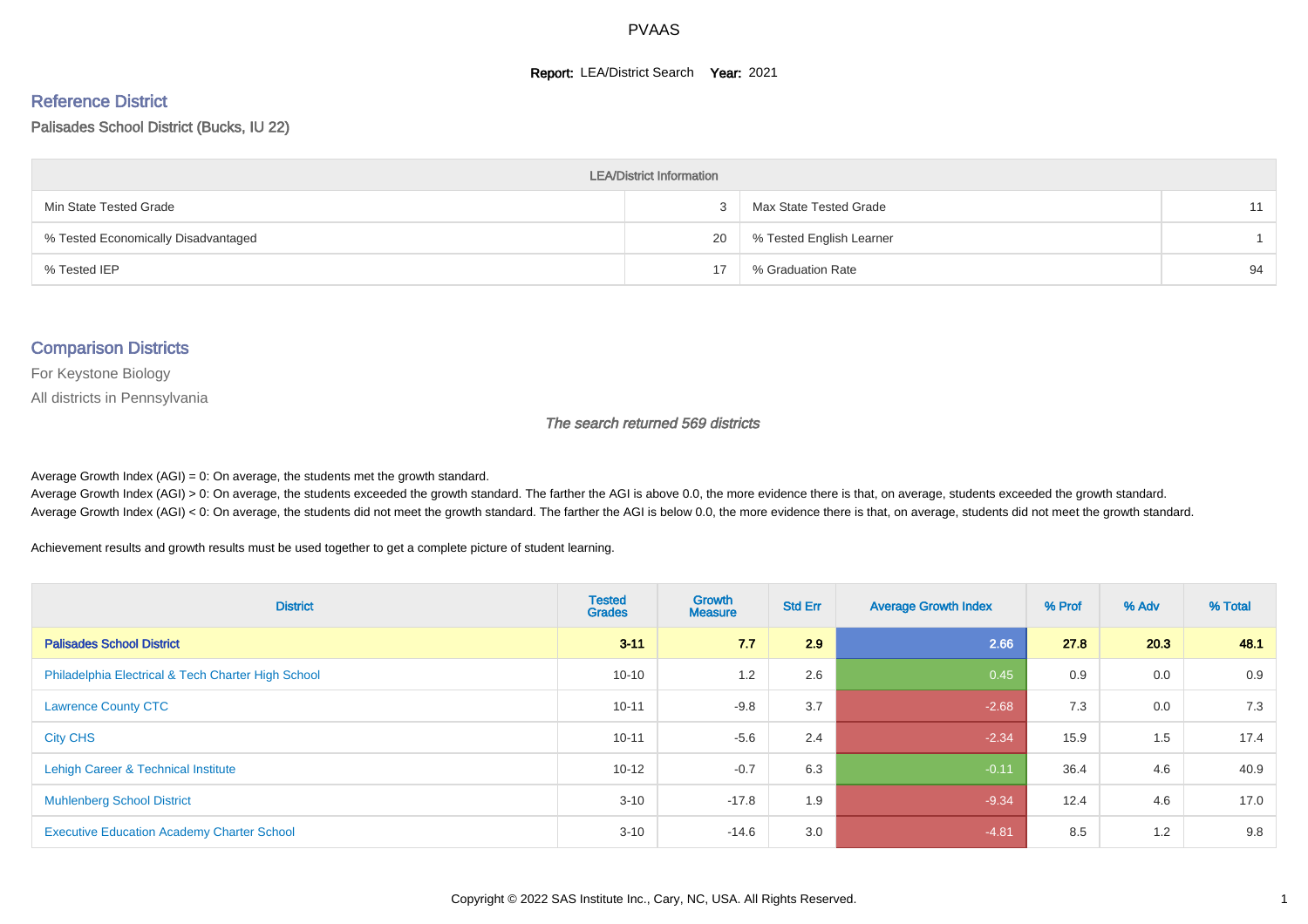| <b>District</b>                               | <b>Tested</b><br><b>Grades</b> | <b>Growth</b><br><b>Measure</b> | <b>Std Err</b> | <b>Average Growth Index</b> | % Prof | % Adv | % Total |
|-----------------------------------------------|--------------------------------|---------------------------------|----------------|-----------------------------|--------|-------|---------|
| <b>Palisades School District</b>              | $3 - 11$                       | 7.7                             | 2.9            | 2.66                        | 27.8   | 20.3  | 48.1    |
| <b>Chartiers-Houston School District</b>      | $3 - 10$                       | $-16.5$                         | $3.5\,$        | $-4.79$                     | 26.3   | 6.6   | 32.9    |
| <b>Neshannock Township School District</b>    | $3 - 10$                       | $-12.5$                         | 2.7            | $-4.73$                     | 29.0   | 13.0  | 42.0    |
| <b>Mid Valley School District</b>             | $3 - 10$                       | $-11.1$                         | 2.7            | $-4.07$                     | 28.3   | 8.1   | 36.4    |
| <b>Shikellamy School District</b>             | $3 - 10$                       | $-8.3$                          | 2.4            | $-3.42$                     | 20.8   | 18.5  | 39.2    |
| Lackawanna Trail School District              | $3 - 10$                       | $-11.0$                         | 3.3            | $-3.35$                     | 13.1   | 18.0  | 31.2    |
| <b>Wissahickon School District</b>            | $3 - 10$                       | $-5.3$                          | 1.7            | $-3.14$                     | 27.5   | 29.0  | 56.6    |
| Jefferson-Morgan School District              | $3 - 10$                       | $-12.0$                         | 3.9            | $-3.09$                     | 28.6   | 6.1   | 34.7    |
| California Area School District               | $3 - 10$                       | $-13.7$                         | 4.5            | $-3.06$                     | 41.7   | 16.7  | 58.3    |
| <b>Avonworth School District</b>              | $3 - 10$                       | $-6.2$                          | 2.3            | $-2.68$                     | 35.9   | 14.1  | 50.0    |
| <b>Antietam School District</b>               | $3 - 10$                       | $-9.5$                          | 3.7            | $-2.57$                     | 20.9   | 1.5   | 22.4    |
| <b>Carmichaels Area School District</b>       | $3 - 10$                       | $-7.0$                          | 3.1            | $-2.30$                     | 17.8   | 9.6   | 27.4    |
| <b>Yough School District</b>                  | $3 - 10$                       | $-6.2$                          | 2.7            | $-2.27$                     | 28.9   | 8.8   | 37.7    |
| <b>Wyoming Area School District</b>           | $3 - 10$                       | $-5.5$                          | 2.5            | $-2.21$                     | 32.0   | 9.6   | 41.6    |
| <b>West Middlesex Area School District</b>    | $3 - 10$                       | $-7.4$                          | 3.5            | $-2.11$                     | 32.0   | 9.6   | 41.6    |
| <b>Cambria Heights School District</b>        | $3 - 10$                       | $-6.2$                          | 2.9            | $-2.11$                     | 25.0   | 13.0  | 38.0    |
| <b>Sto-Rox School District</b>                | $3 - 10$                       | $-7.0$                          | 3.5            | $-1.99$                     | 3.2    | 0.0   | $3.2\,$ |
| <b>Shanksville-Stonycreek School District</b> | $3 - 10$                       | $-8.6$                          | 5.5            | $-1.55$                     | 17.6   | 23.5  | 41.2    |
| <b>Troy Area School District</b>              | $3 - 10$                       | $-4.7$                          | 3.2            | $-1.46$                     | 22.8   | 16.5  | 39.2    |
| <b>Northeast Bradford School District</b>     | $3 - 10$                       | $-5.0$                          | 3.7            | $-1.35$                     | 30.6   | 4.8   | 35.5    |
| <b>Rose Tree Media School District</b>        | $3 - 10$                       | $-2.8$                          | 2.1            | $-1.33$                     | 35.2   | 29.6  | 64.8    |
| <b>Beaver Area School District</b>            | $3 - 10$                       | $-3.0$                          | 2.5            | $-1.16$                     | 25.8   | 27.8  | 53.6    |
| <b>Harmony Area School District</b>           | $3 - 10$                       | $-5.7$                          | 5.0            | $-1.13$                     | 33.3   | 0.0   | 33.3    |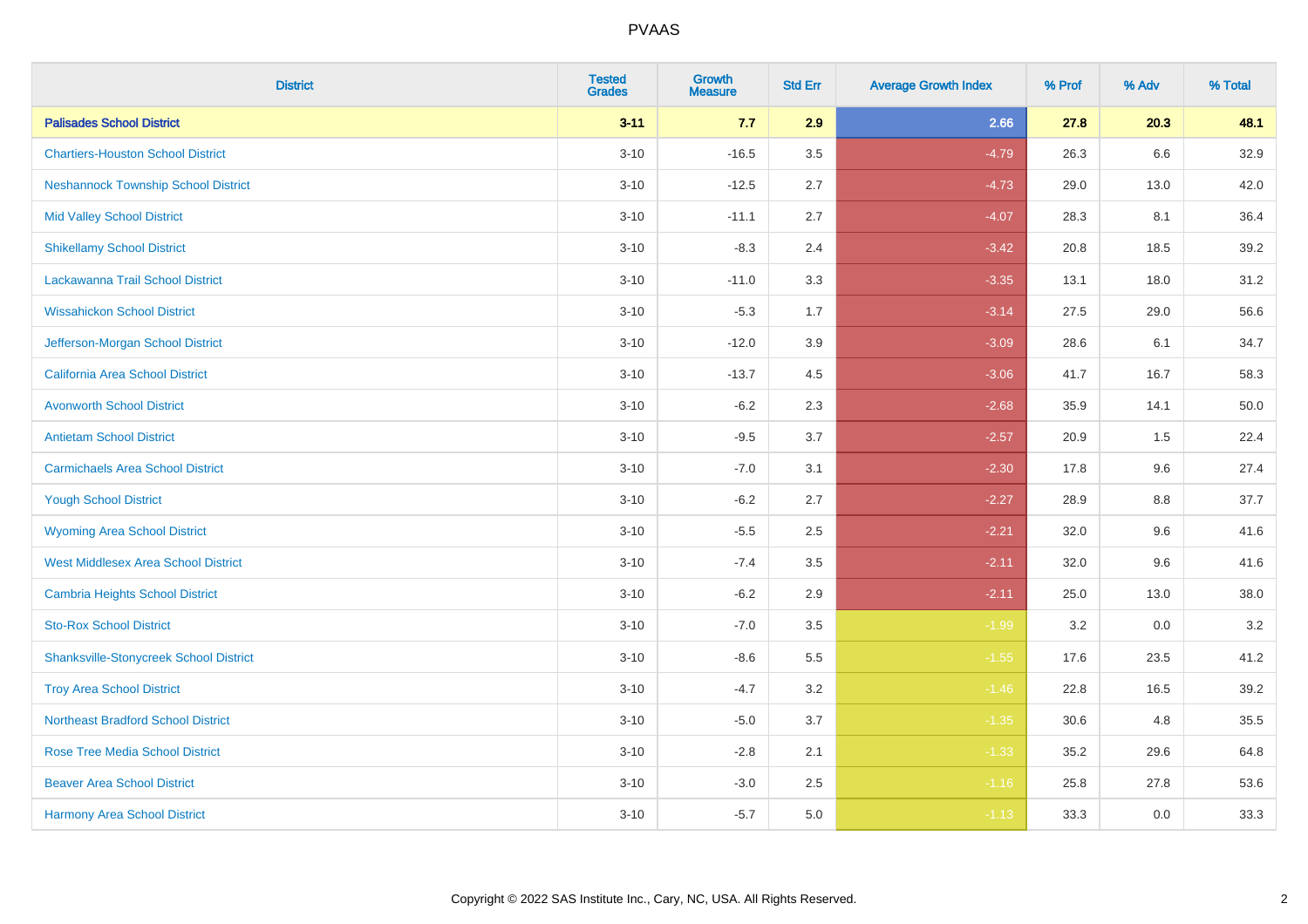| <b>District</b>                            | <b>Tested</b><br><b>Grades</b> | <b>Growth</b><br><b>Measure</b> | <b>Std Err</b> | <b>Average Growth Index</b> | % Prof | % Adv | % Total |
|--------------------------------------------|--------------------------------|---------------------------------|----------------|-----------------------------|--------|-------|---------|
| <b>Palisades School District</b>           | $3 - 11$                       | 7.7                             | 2.9            | 2.66                        | 27.8   | 20.3  | 48.1    |
| <b>Moshannon Valley School District</b>    | $3 - 10$                       | $-5.1$                          | 4.6            | $-1.12$                     | 25.0   | 12.5  | 37.5    |
| <b>Mahanoy Area School District</b>        | $3 - 10$                       | $-3.4$                          | 3.1            | $-1.07$                     | 21.4   | 8.6   | 30.0    |
| <b>Northwest Area School District</b>      | $3 - 10$                       | $-3.2$                          | 3.3            | $-0.97$                     | 30.4   | 13.0  | 43.5    |
| <b>Propel Charter School-Montour</b>       | $3 - 10$                       | $-3.4$                          | 3.6            | $-0.93$                     | 7.7    | 0.0   | 7.7     |
| <b>Mount Union Area School District</b>    | $3 - 10$                       | $-2.5$                          | 2.8            | $-0.89$                     | 19.8   | 5.8   | 25.6    |
| <b>Reynolds School District</b>            | $3 - 10$                       | $-3.0$                          | 3.5            | $-0.87$                     | 27.3   | 9.1   | 36.4    |
| <b>Carbondale Area School District</b>     | $3 - 10$                       | $-2.8$                          | 3.2            | $-0.87$                     | 27.5   | 2.9   | 30.4    |
| <b>Valley Grove School District</b>        | $3 - 10$                       | $-4.0$                          | 5.5            | $-0.72$                     | 68.4   | 15.8  | 84.2    |
| <b>Tri-Valley School District</b>          | $3 - 10$                       | $-2.7$                          | 3.9            | $-0.69$                     | 31.0   | 9.5   | 40.5    |
| <b>Monessen City School District</b>       | $3 - 10$                       | $-3.9$                          | 5.6            | $-0.69$                     | 21.0   | 10.5  | 31.6    |
| <b>Southeastern Greene School District</b> | $3 - 10$                       | $-2.3$                          | 4.4            | $-0.53$                     | 29.0   | 9.7   | 38.7    |
| <b>Clearfield Area School District</b>     | $3 - 10$                       | $-1.3$                          | 3.7            | $-0.34$                     | 43.9   | 24.6  | 68.4    |
| <b>MaST Community Charter School</b>       | $3 - 10$                       | $-0.9$                          | 2.5            | $-0.34$                     | 25.0   | 21.6  | 46.6    |
| <b>Ferndale Area School District</b>       | $3 - 10$                       | $-1.1$                          | 4.1            | $-0.27$                     | 21.0   | 7.9   | 29.0    |
| <b>Fort Cherry School District</b>         | $3 - 10$                       | $-0.7$                          | 3.1            | $-0.21$                     | 30.6   | 14.1  | 44.7    |
| <b>Portage Area School District</b>        | $3 - 10$                       | $-0.5$                          | 3.3            | $-0.14$                     | 27.0   | 20.6  | 47.6    |
| <b>Freeport Area School District</b>       | $3 - 10$                       | $-0.2$                          | 2.1            | $-0.10$                     | 37.4   | 29.8  | 67.2    |
| <b>Garnet Valley School District</b>       | $3 - 10$                       | 0.2                             | 1.7            | 0.13                        | 34.9   | 26.4  | 61.3    |
| <b>Marion Center Area School District</b>  | $3 - 10$                       | $0.8\,$                         | 2.9            | 0.27                        | 23.3   | 11.1  | 34.4    |
| South Williamsport Area School District    | $3 - 10$                       | 0.9                             | 3.1            | 0.31                        | 38.4   | 11.6  | 50.0    |
| <b>MaST Community Charter School II</b>    | $3 - 10$                       | 1.4                             | 3.0            | 0.45                        | 16.1   | 4.6   | 20.7    |
| <b>Abington School District</b>            | $3 - 10$                       | 0.9                             | 1.6            | 0.57                        | 29.7   | 28.7  | 58.4    |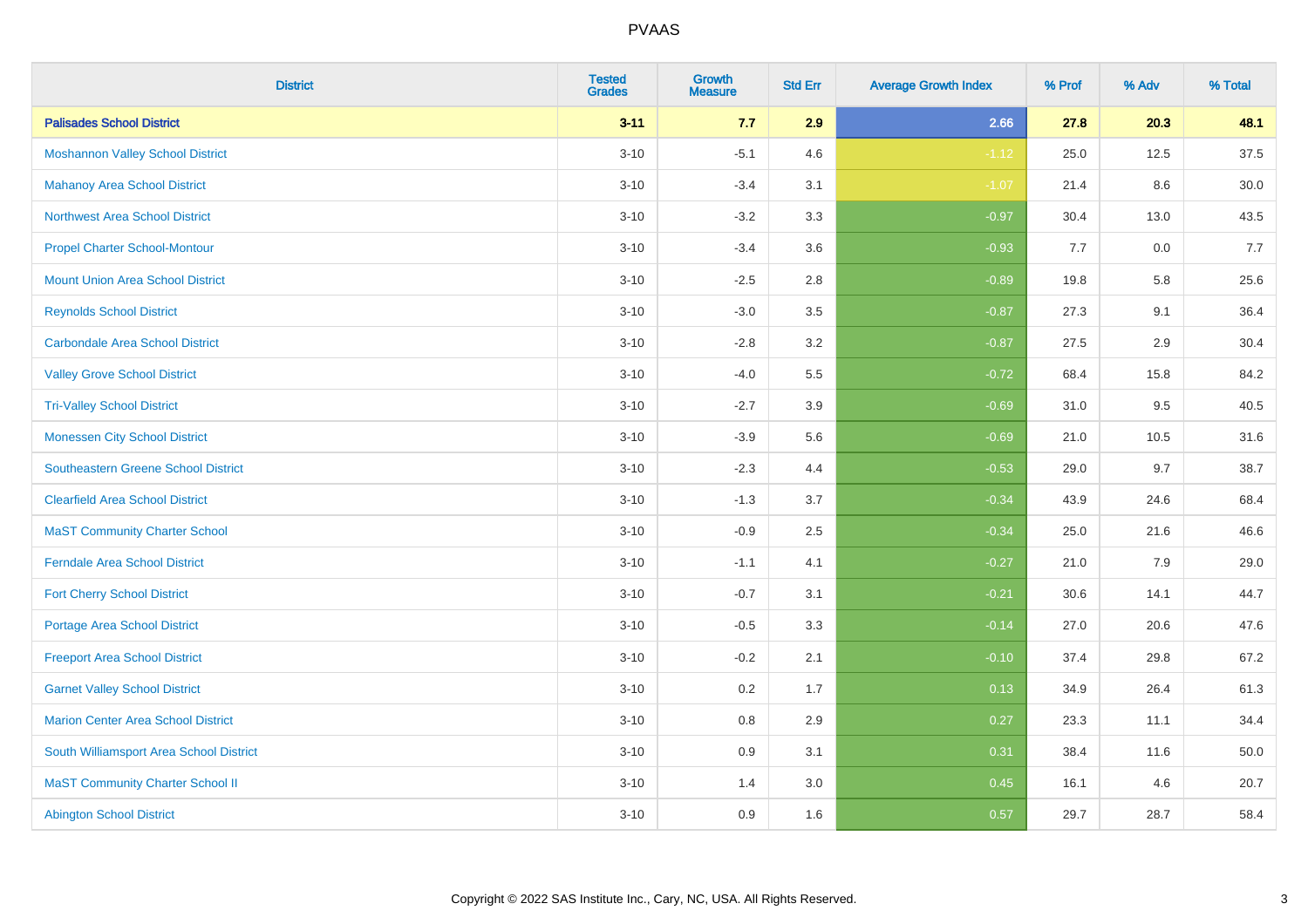| <b>District</b>                                    | <b>Tested</b><br><b>Grades</b> | <b>Growth</b><br><b>Measure</b> | <b>Std Err</b> | <b>Average Growth Index</b> | % Prof | % Adv | % Total |
|----------------------------------------------------|--------------------------------|---------------------------------|----------------|-----------------------------|--------|-------|---------|
| <b>Palisades School District</b>                   | $3 - 11$                       | 7.7                             | 2.9            | 2.66                        | 27.8   | 20.3  | 48.1    |
| <b>Sullivan County School District</b>             | $3 - 10$                       | 2.5                             | 4.3            | 0.58                        | 43.6   | 7.7   | 51.3    |
| <b>Bethlehem-Center School District</b>            | $3 - 10$                       | 2.1                             | 3.5            | 0.59                        | 32.3   | 4.6   | 36.9    |
| <b>Belmont Charter School</b>                      | $3 - 10$                       | 2.2                             | 3.4            | 0.64                        | 5.3    | 1.8   | $7.0\,$ |
| <b>Centennial School District</b>                  | $3 - 10$                       | 1.5                             | 1.5            | 0.98                        | 23.6   | 12.4  | 36.0    |
| <b>Southeast Delco School District</b>             | $3 - 10$                       | 3.9                             | 3.5            | 1.12                        | 18.6   | 3.4   | 22.0    |
| <b>Bellwood-Antis School District</b>              | $3 - 10$                       | 3.5                             | 2.8            | 1.24                        | 40.9   | 19.4  | 60.2    |
| <b>Bloomsburg Area School District</b>             | $3 - 10$                       | 4.3                             | 3.4            | 1.26                        | 36.5   | 20.6  | 57.1    |
| <b>Mastery Charter School - Thomas Campus</b>      | $3 - 10$                       | 7.9                             | 5.7            | 1.39                        | 12.5   | 0.0   | 12.5    |
| <b>Central Valley School District</b>              | $3 - 10$                       | 4.7                             | $2.6\,$        | 1.83                        | 37.8   | 18.5  | 56.3    |
| <b>Benton Area School District</b>                 | $3 - 10$                       | 8.1                             | 4.0            | 2.01                        | 35.7   | 28.6  | 64.3    |
| <b>Wallingford-Swarthmore School District</b>      | $3 - 10$                       | $5.0\,$                         | 2.2            | 2.25                        | 33.3   | 37.1  | 70.4    |
| <b>Glendale School District</b>                    | $3 - 10$                       | 7.9                             | 3.5            | 2.25                        | 42.6   | 9.3   | 51.8    |
| <b>Commonwealth Charter Academy Charter School</b> | $3 - 10$                       | 4.2                             | 1.6            | 2.68                        | 27.0   | 15.6  | 42.5    |
| <b>South Butler County School District</b>         | $3 - 10$                       | 6.3                             | 2.2            | 2.80                        | 37.8   | 19.2  | 57.0    |
| <b>Allegheny-Clarion Valley School District</b>    | $3 - 10$                       | 12.3                            | 4.1            | 3.03                        | 33.3   | 19.0  | 52.4    |
| <b>Kane Area School District</b>                   | $3 - 10$                       | 8.8                             | 2.9            | 3.07                        | 31.4   | 19.8  | 51.2    |
| <b>Mars Area School District</b>                   | $3 - 10$                       | 6.6                             | 1.9            | 3.45                        | 36.7   | 32.4  | 69.1    |
| <b>Tredyffrin-Easttown School District</b>         | $3 - 10$                       | 8.7                             | 2.4            | 3.57                        | 35.2   | 35.8  | 71.0    |
| Maritime Academy Charter School                    | $3 - 10$                       | 13.2                            | 3.1            | 4.29                        | 24.0   | 1.3   | 25.3    |
| <b>Montrose Area School District</b>               | $3 - 10$                       | 12.3                            | 2.8            | 4.41                        | 37.8   | 28.9  | 66.7    |
| <b>Pennridge School District</b>                   | $3 - 10$                       | 7.4                             | 1.5            | 5.10                        | 32.0   | 27.6  | 59.6    |
| <b>Fleetwood Area School District</b>              | $3 - 10$                       | 10.4                            | 2.0            | 5.19                        | 31.7   | 25.8  | 57.5    |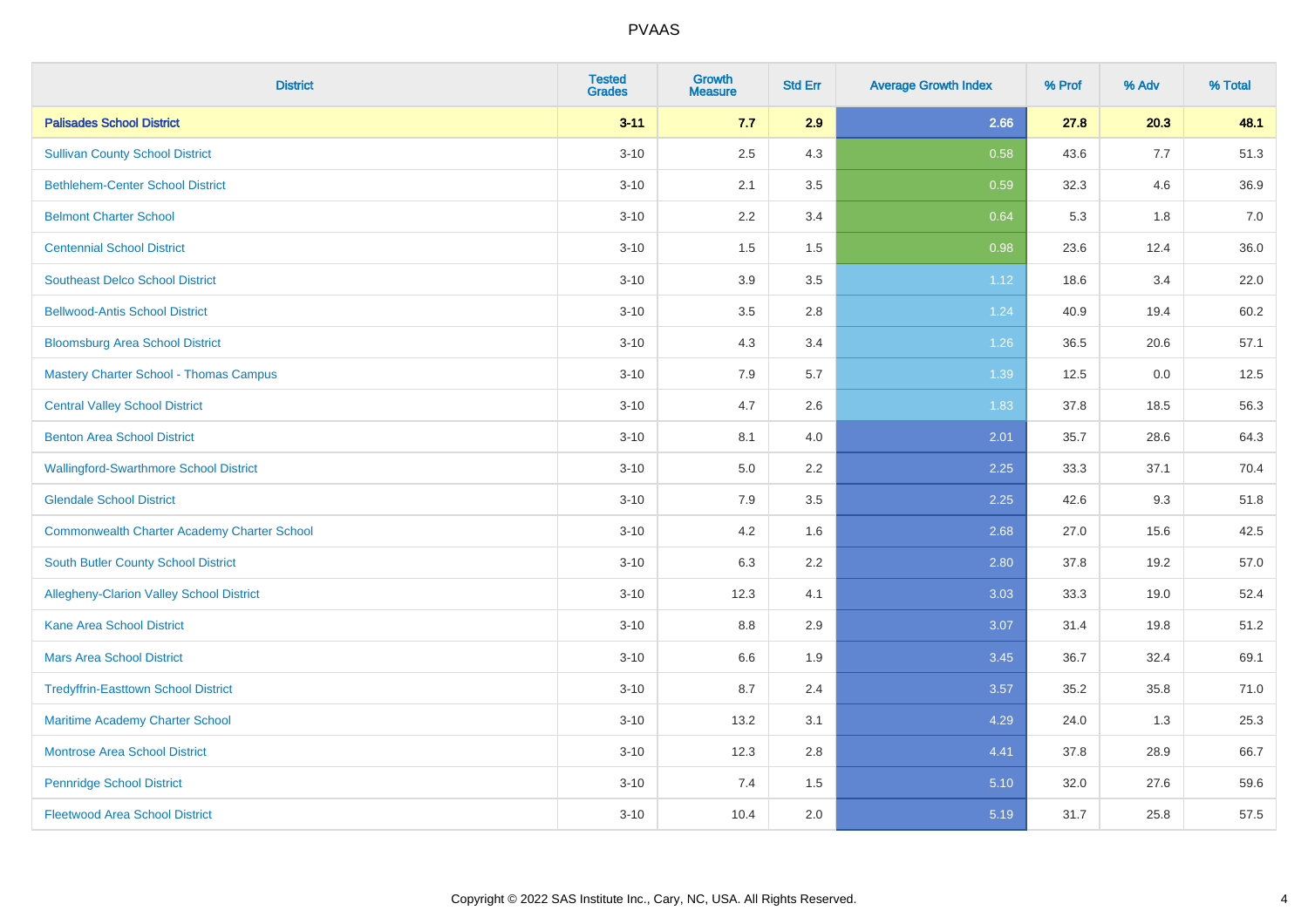| <b>District</b>                              | <b>Tested</b><br><b>Grades</b> | Growth<br><b>Measure</b> | <b>Std Err</b> | <b>Average Growth Index</b> | % Prof | % Adv | % Total |
|----------------------------------------------|--------------------------------|--------------------------|----------------|-----------------------------|--------|-------|---------|
| <b>Palisades School District</b>             | $3 - 11$                       | 7.7                      | 2.9            | 2.66                        | 27.8   | 20.3  | 48.1    |
| <b>Avon Grove School District</b>            | $3 - 10$                       | 7.6                      | 1.4            | 5.29                        | 33.7   | 33.2  | 67.0    |
| <b>Blue Mountain School District</b>         | $3 - 10$                       | 12.2                     | 2.1            | 5.81                        | 30.7   | 26.1  | 56.8    |
| <b>Collegium Charter School</b>              | $3 - 10$                       | 21.2                     | 2.6            | 8.18                        | 25.4   | 16.4  | 41.8    |
| <b>Derry Township School District</b>        | $3 - 10$                       | 20.1                     | 2.0            | 10.20                       | 32.8   | 46.9  | 79.7    |
| <b>Pittsburgh School District</b>            | $3 - 11$                       | $-13.0$                  | 1.1            | $-12.25$                    | 16.1   | 6.5   | 22.6    |
| <b>Butler Area School District</b>           | $3 - 11$                       | $-14.1$                  | 1.5            | $-9.60$                     | 26.4   | 11.1  | 37.5    |
| <b>North Hills School District</b>           | $3 - 11$                       | $-15.8$                  | 1.8            | $-8.84$                     | 26.4   | 19.8  | 46.2    |
| <b>Cheltenham School District</b>            | $3 - 11$                       | $-17.6$                  | 2.0            | $-8.74$                     | 24.4   | 8.3   | 32.6    |
| <b>Williamsport Area School District</b>     | $3 - 11$                       | $-11.7$                  | 1.4            | $-8.29$                     | 18.2   | 10.5  | 28.7    |
| <b>Greater Latrobe School District</b>       | $3 - 11$                       | $-14.1$                  | 2.0            | $-7.14$                     | 41.0   | 12.6  | 53.6    |
| <b>Kennett Consolidated School District</b>  | $3 - 11$                       | $-10.4$                  | 1.7            | $-6.27$                     | 28.7   | 14.0  | 42.7    |
| <b>Big Beaver Falls Area School District</b> | $3 - 11$                       | $-17.9$                  | 2.8            | $-6.27$                     | 9.4    | 2.8   | 12.2    |
| <b>Coatesville Area School District</b>      | $3 - 11$                       | $-9.5$                   | 1.6            | $-5.81$                     | 12.8   | 3.3   | 16.2    |
| <b>Central Cambria School District</b>       | $3 - 11$                       | $-12.7$                  | 2.3            | $-5.61$                     | 19.4   | 7.4   | 26.9    |
| <b>Aliquippa School District</b>             | $3 - 11$                       | $-20.0$                  | 3.6            | $-5.54$                     | 1.7    | 0.0   | 1.7     |
| <b>Frazier School District</b>               | $3 - 11$                       | $-18.9$                  | 3.4            | $-5.49$                     | 18.3   | 1.4   | 19.7    |
| <b>Washington School District</b>            | $3 - 11$                       | $-15.9$                  | 2.9            | $-5.44$                     | 12.9   | 1.7   | 14.7    |
| Philadelphia Academy Charter School          | $3 - 11$                       | $-14.7$                  | 2.7            | $-5.42$                     | 21.6   | 3.9   | 25.5    |
| <b>Bristol Township School District</b>      | $3 - 11$                       | $-7.4$                   | 1.4            | $-5.32$                     | 13.8   | 4.6   | 18.4    |
| <b>Wilkes-Barre Area School District</b>     | $3 - 11$                       | $-12.4$                  | 2.4            | $-5.18$                     | 14.2   | 3.7   | 17.9    |
| <b>East Lycoming School District</b>         | $3 - 11$                       | $-10.9$                  | 2.1            | $-5.08$                     | 22.5   | 8.2   | 30.8    |
| Meyersdale Area School District              | $3 - 11$                       | $-16.1$                  | 3.3            | $-4.94$                     | 20.3   | 5.8   | 26.1    |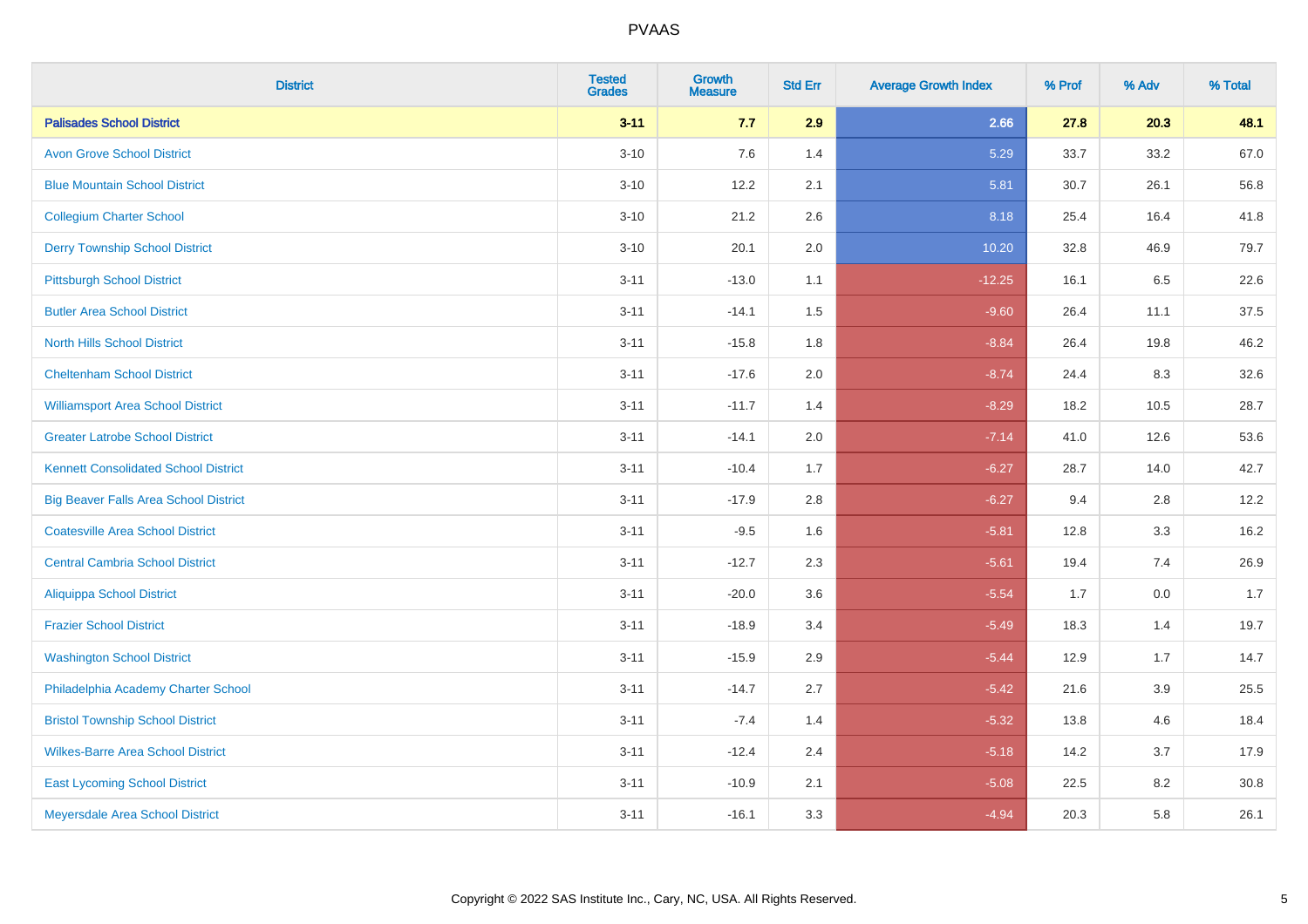| <b>District</b>                               | <b>Tested</b><br><b>Grades</b> | <b>Growth</b><br><b>Measure</b> | <b>Std Err</b> | <b>Average Growth Index</b> | % Prof | % Adv | % Total |
|-----------------------------------------------|--------------------------------|---------------------------------|----------------|-----------------------------|--------|-------|---------|
| <b>Palisades School District</b>              | $3 - 11$                       | 7.7                             | 2.9            | 2.66                        | 27.8   | 20.3  | 48.1    |
| <b>Trinity Area School District</b>           | $3 - 11$                       | $-8.7$                          | 1.8            | $-4.87$                     | 20.9   | 9.8   | 30.8    |
| <b>Girard School District</b>                 | $3 - 11$                       | $-12.3$                         | 2.6            | $-4.76$                     | 29.7   | 18.9  | 48.6    |
| <b>Fannett-Metal School District</b>          | $3 - 11$                       | $-22.3$                         | 4.8            | $-4.65$                     | 16.4   | 6.6   | 23.0    |
| <b>Derry Area School District</b>             | $3 - 11$                       | $-11.8$                         | 2.6            | $-4.53$                     | 34.8   | 6.1   | 40.9    |
| <b>Northwestern School District</b>           | $3 - 11$                       | $-14.6$                         | 3.2            | $-4.51$                     | 32.5   | 13.7  | 46.2    |
| <b>Dunmore School District</b>                | $3 - 11$                       | $-12.2$                         | 2.7            | $-4.51$                     | 15.0   | 5.3   | 20.4    |
| <b>Hanover Public School District</b>         | $3 - 11$                       | $-12.4$                         | 2.7            | $-4.50$                     | 22.7   | 6.2   | 28.9    |
| Jim Thorpe Area School District               | $3 - 11$                       | $-10.9$                         | 2.4            | $-4.48$                     | 19.5   | 6.0   | 25.5    |
| <b>Greenville Area School District</b>        | $3 - 11$                       | $-13.2$                         | 3.0            | $-4.45$                     | 32.1   | 4.6   | 36.7    |
| <b>Chambersburg Area School District</b>      | $3 - 11$                       | $-5.6$                          | 1.3            | $-4.42$                     | 24.2   | 15.2  | 39.4    |
| <b>General Mclane School District</b>         | $3 - 11$                       | $-10.7$                         | 2.4            | $-4.40$                     | 34.0   | 15.6  | 49.6    |
| <b>Big Spring School District</b>             | $3 - 11$                       | $-9.8$                          | 2.3            | $-4.32$                     | 23.6   | 12.9  | 36.5    |
| <b>Central Dauphin School District</b>        | $3 - 11$                       | $-5.2$                          | 1.2            | $-4.24$                     | 29.3   | 8.7   | 38.0    |
| <b>Chartiers Valley School District</b>       | $3 - 11$                       | $-9.1$                          | 2.1            | $-4.23$                     | 20.7   | 17.4  | 38.0    |
| <b>Central Fulton School District</b>         | $3 - 11$                       | $-13.3$                         | 3.2            | $-4.20$                     | 18.1   | 9.7   | 27.8    |
| <b>Williamsburg Community School District</b> | $3 - 11$                       | $-16.9$                         | 4.1            | $-4.14$                     | 22.4   | 0.0   | 22.4    |
| <b>Moniteau School District</b>               | $3 - 11$                       | $-11.8$                         | 2.9            | $-4.07$                     | 22.6   | 5.0   | 27.6    |
| <b>Mcguffey School District</b>               | $3 - 11$                       | $-12.1$                         | 3.0            | $-4.06$                     | 12.8   | 5.9   | 18.6    |
| <b>Southmoreland School District</b>          | $3 - 11$                       | $-12.5$                         | 3.1            | $-4.04$                     | 33.3   | 15.5  | 48.8    |
| <b>Milton Area School District</b>            | $3 - 11$                       | $-10.1$                         | 2.5            | $-4.04$                     | 23.0   | 11.3  | 34.2    |
| <b>Deer Lakes School District</b>             | $3 - 11$                       | $-10.0$                         | 2.5            | $-4.02$                     | 27.7   | 9.9   | 37.6    |
| <b>Ellwood City Area School District</b>      | $3 - 11$                       | $-12.5$                         | 3.1            | $-4.00$                     | 26.7   | 8.7   | 35.4    |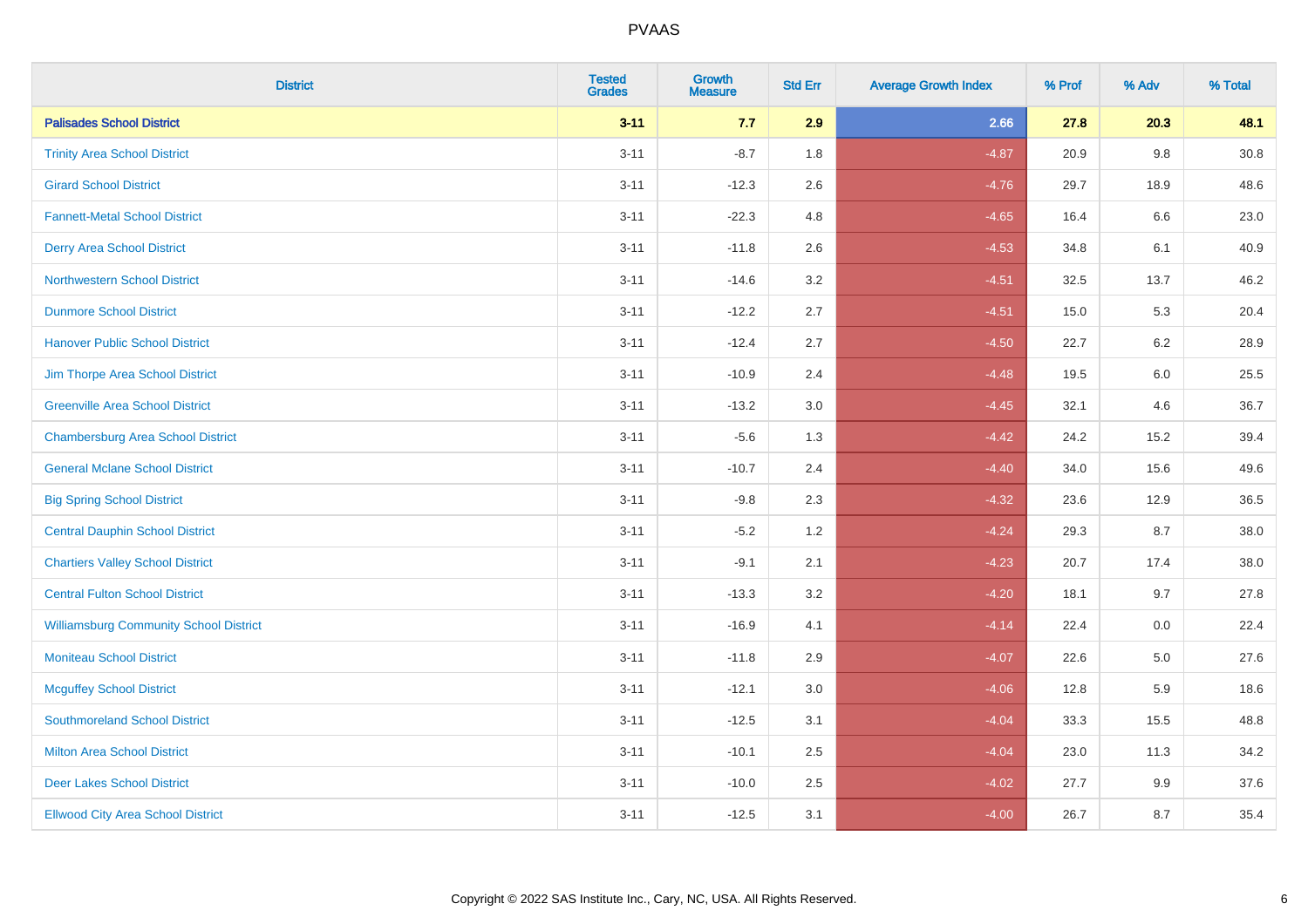| <b>District</b>                           | <b>Tested</b><br><b>Grades</b> | Growth<br><b>Measure</b> | <b>Std Err</b> | <b>Average Growth Index</b> | % Prof | % Adv | % Total |
|-------------------------------------------|--------------------------------|--------------------------|----------------|-----------------------------|--------|-------|---------|
| <b>Palisades School District</b>          | $3 - 11$                       | 7.7                      | 2.9            | 2.66                        | 27.8   | 20.3  | 48.1    |
| <b>Plum Borough School District</b>       | $3 - 11$                       | $-9.4$                   | 2.4            | $-3.98$                     | 32.9   | 27.4  | 60.4    |
| <b>Windber Area School District</b>       | $3 - 11$                       | $-11.9$                  | 3.0            | $-3.94$                     | 41.0   | 10.3  | 51.3    |
| <b>Bethlehem Area School District</b>     | $3 - 11$                       | $-4.5$                   | 1.1            | $-3.91$                     | 20.4   | 11.3  | 31.7    |
| <b>Tacony Academy Charter School</b>      | $3 - 11$                       | $-12.9$                  | 3.3            | $-3.90$                     | 8.6    | 1.4   | 10.0    |
| <b>Pittston Area School District</b>      | $3 - 11$                       | $-8.2$                   | 2.2            | $-3.75$                     | 26.7   | 14.8  | 41.5    |
| <b>Mohawk Area School District</b>        | $3 - 11$                       | $-10.5$                  | 2.8            | $-3.75$                     | 35.1   | 10.6  | 45.7    |
| <b>Shade-Central City School District</b> | $3 - 11$                       | $-14.6$                  | 4.0            | $-3.68$                     | 9.6    | 0.0   | 9.6     |
| Morrisville Borough School District       | $3 - 11$                       | $-13.1$                  | 3.7            | $-3.52$                     | 4.9    | 1.6   | 6.6     |
| <b>Mechanicsburg Area School District</b> | $3 - 11$                       | $-5.7$                   | 1.6            | $-3.48$                     | 35.1   | 16.0  | 51.2    |
| <b>South Park School District</b>         | $3 - 11$                       | $-8.8$                   | 2.5            | $-3.46$                     | 28.1   | 17.0  | 45.2    |
| <b>Burgettstown Area School District</b>  | $3 - 11$                       | $-11.2$                  | 3.2            | $-3.46$                     | 16.0   | 2.7   | 18.7    |
| <b>Ligonier Valley School District</b>    | $3 - 11$                       | $-10.8$                  | 3.1            | $-3.43$                     | 34.1   | 5.8   | 39.9    |
| <b>Mount Carmel Area School District</b>  | $3 - 11$                       | $-7.9$                   | 2.3            | $-3.38$                     | 18.2   | 4.4   | 22.6    |
| East Stroudsburg Area School District     | $3 - 11$                       | $-4.9$                   | 1.4            | $-3.38$                     | 22.7   | 12.5  | 35.2    |
| <b>Riverview School District</b>          | $3 - 11$                       | $-13.0$                  | 4.0            | $-3.29$                     | 43.1   | 7.8   | 51.0    |
| <b>Canon-Mcmillan School District</b>     | $3 - 11$                       | $-5.0$                   | 1.5            | $-3.25$                     | 30.8   | 28.5  | 59.3    |
| <b>Somerset Area School District</b>      | $3 - 11$                       | $-7.6$                   | 2.4            | $-3.17$                     | 21.0   | 14.5  | 35.5    |
| <b>Parkland School District</b>           | $3 - 11$                       | $-3.7$                   | 1.2            | $-3.17$                     | 31.4   | 30.6  | 62.0    |
| <b>Keystone Oaks School District</b>      | $3 - 11$                       | $-7.2$                   | 2.3            | $-3.14$                     | 30.0   | 11.1  | 41.0    |
| <b>Hanover Area School District</b>       | $3 - 11$                       | $-14.7$                  | 4.7            | $-3.13$                     | 12.1   | 3.0   | 15.2    |
| <b>Greensburg Salem School District</b>   | $3 - 11$                       | $-6.9$                   | 2.2            | $-3.06$                     | 30.3   | 13.3  | 43.6    |
| <b>Gettysburg Area School District</b>    | $3 - 11$                       | $-6.0$                   | 2.0            | $-3.02$                     | 28.8   | 19.6  | 48.5    |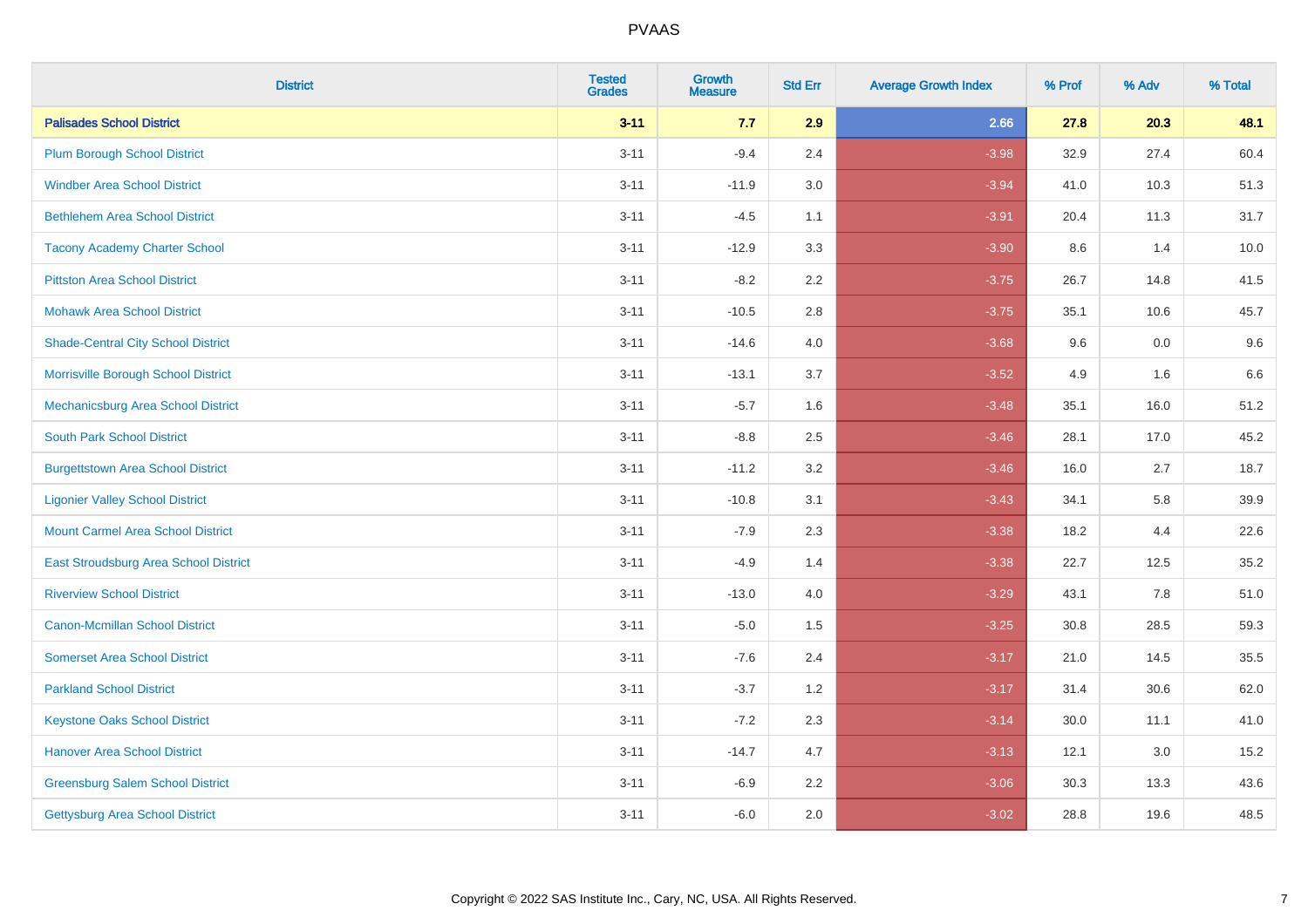| <b>District</b>                              | <b>Tested</b><br><b>Grades</b> | Growth<br><b>Measure</b> | <b>Std Err</b> | <b>Average Growth Index</b> | % Prof | % Adv   | % Total |
|----------------------------------------------|--------------------------------|--------------------------|----------------|-----------------------------|--------|---------|---------|
| <b>Palisades School District</b>             | $3 - 11$                       | 7.7                      | 2.9            | 2.66                        | 27.8   | 20.3    | 48.1    |
| <b>Corry Area School District</b>            | $3 - 11$                       | $-6.8$                   | 2.3            | $-3.01$                     | 24.0   | 8.8     | 32.8    |
| <b>Carlisle Area School District</b>         | $3 - 11$                       | $-5.2$                   | 1.7            | $-2.99$                     | 28.0   | 19.3    | 47.3    |
| <b>Montour School District</b>               | $3 - 11$                       | $-6.1$                   | 2.1            | $-2.95$                     | 31.8   | 23.6    | 55.3    |
| <b>Baldwin-Whitehall School District</b>     | $3 - 11$                       | $-5.5$                   | 1.9            | $-2.93$                     | 32.0   | 14.7    | 46.7    |
| Mifflinburg Area School District             | $3 - 11$                       | $-6.0$                   | 2.1            | $-2.87$                     | 32.7   | 13.3    | 46.0    |
| <b>Berwick Area School District</b>          | $3 - 11$                       | $-6.9$                   | 2.4            | $-2.84$                     | 22.3   | 11.5    | 33.8    |
| Southern Columbia Area School District       | $3 - 11$                       | $-8.5$                   | 3.0            | $-2.83$                     | 30.5   | 12.8    | 43.3    |
| <b>Sharon City School District</b>           | $3 - 11$                       | $-6.5$                   | 2.3            | $-2.79$                     | 13.1   | 5.0     | 18.1    |
| <b>Pottsgrove School District</b>            | $3 - 11$                       | $-5.5$                   | 2.0            | $-2.78$                     | 28.6   | 10.3    | 38.8    |
| <b>Karns City Area School District</b>       | $3 - 11$                       | $-7.2$                   | 2.6            | $-2.71$                     | 26.4   | 20.8    | 47.2    |
| <b>Eastern York School District</b>          | $3 - 11$                       | $-6.2$                   | 2.3            | $-2.70$                     | 27.8   | 18.5    | 46.4    |
| <b>Governor Mifflin School District</b>      | $3 - 11$                       | $-4.4$                   | 1.6            | $-2.69$                     | 30.3   | 7.7     | 38.0    |
| <b>Connellsville Area School District</b>    | $3 - 11$                       | $-5.3$                   | 2.0            | $-2.67$                     | 24.2   | $5.0\,$ | 29.1    |
| <b>Blairsville-Saltsburg School District</b> | $3 - 11$                       | $-7.5$                   | 2.8            | $-2.67$                     | 20.1   | 8.2     | 28.3    |
| <b>Richland School District</b>              | $3 - 11$                       | $-6.9$                   | 2.6            | $-2.63$                     | 40.1   | 20.9    | 61.0    |
| <b>Bethel Park School District</b>           | $3 - 11$                       | $-4.4$                   | 1.7            | $-2.62$                     | 40.1   | 27.3    | 67.4    |
| <b>Forbes Road School District</b>           | $3 - 11$                       | $-11.5$                  | 4.7            | $-2.43$                     | 23.1   | 10.3    | 33.3    |
| <b>Redbank Valley School District</b>        | $3 - 11$                       | $-7.5$                   | 3.1            | $-2.41$                     | 12.4   | 10.6    | 23.1    |
| <b>Wyoming Valley West School District</b>   | $3 - 11$                       | $-5.5$                   | 2.3            | $-2.38$                     | 22.2   | 9.2     | 31.4    |
| Mount Pleasant Area School District          | $3 - 11$                       | $-5.4$                   | 2.3            | $-2.37$                     | 33.3   | 8.7     | 42.0    |
| <b>Octorara Area School District</b>         | $3 - 11$                       | $-7.5$                   | 3.2            | $-2.35$                     | 26.1   | 17.0    | 43.2    |
| <b>Riverside School District</b>             | $3 - 11$                       | $-6.2$                   | 2.7            | $-2.33$                     | 20.8   | 17.0    | 37.7    |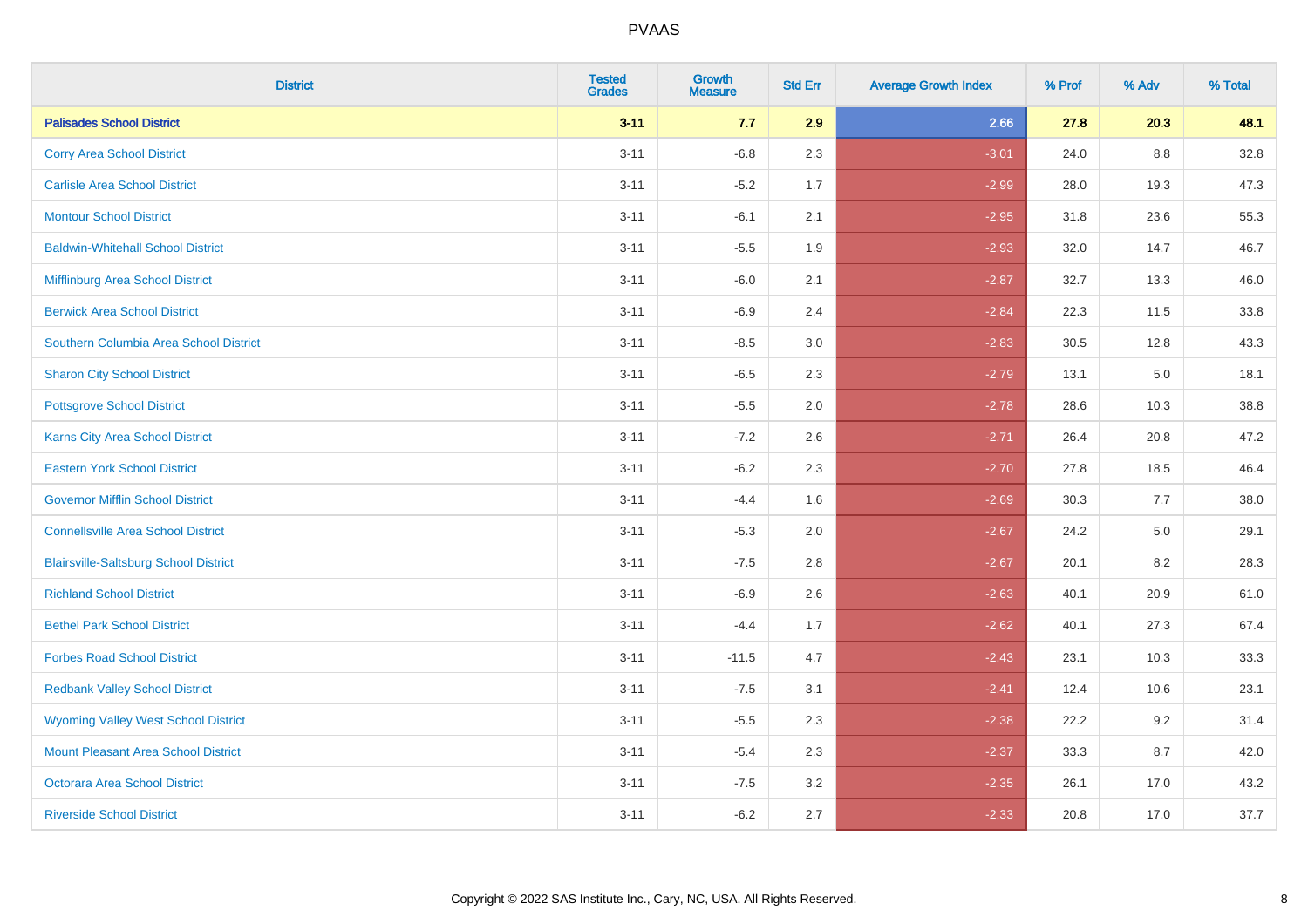| <b>District</b>                                | <b>Tested</b><br><b>Grades</b> | <b>Growth</b><br><b>Measure</b> | <b>Std Err</b> | <b>Average Growth Index</b> | % Prof | % Adv | % Total |
|------------------------------------------------|--------------------------------|---------------------------------|----------------|-----------------------------|--------|-------|---------|
| <b>Palisades School District</b>               | $3 - 11$                       | 7.7                             | 2.9            | 2.66                        | 27.8   | 20.3  | 48.1    |
| <b>Jamestown Area School District</b>          | $3 - 11$                       | $-9.5$                          | 4.1            | $-2.33$                     | 41.5   | 4.9   | 46.3    |
| <b>Commodore Perry School District</b>         | $3 - 11$                       | $-10.4$                         | 4.5            | $-2.30$                     | 29.4   | 5.9   | 35.3    |
| <b>Susquenita School District</b>              | $3 - 11$                       | $-5.9$                          | 2.6            | $-2.28$                     | 30.6   | 13.9  | 44.4    |
| Owen J Roberts School District                 | $3 - 11$                       | $-3.5$                          | 1.5            | $-2.27$                     | 36.8   | 24.4  | 61.2    |
| <b>Elizabeth Forward School District</b>       | $3 - 11$                       | $-5.5$                          | 2.5            | $-2.25$                     | 32.2   | 12.8  | 45.0    |
| <b>Western Beaver County School District</b>   | $3 - 11$                       | $-9.3$                          | 4.2            | $-2.20$                     | 45.1   | 3.9   | 49.0    |
| North Schuylkill School District               | $3 - 11$                       | $-4.7$                          | 2.2            | $-2.16$                     | 20.2   | 11.7  | 31.9    |
| <b>Elk Lake School District</b>                | $3 - 11$                       | $-6.1$                          | 2.9            | $-2.12$                     | 26.3   | 11.6  | 37.9    |
| <b>East Allegheny School District</b>          | $3 - 11$                       | $-6.4$                          | 3.0            | $-2.11$                     | 21.0   | 7.4   | 28.4    |
| <b>West Greene School District</b>             | $3 - 11$                       | $-8.1$                          | 3.9            | $-2.08$                     | 31.0   | 11.9  | 42.9    |
| <b>Wellsboro Area School District</b>          | $3 - 11$                       | $-6.3$                          | 3.0            | $-2.08$                     | 24.4   | 13.4  | 37.8    |
| <b>Boyertown Area School District</b>          | $3 - 11$                       | $-2.9$                          | 1.4            | $-2.06$                     | 30.8   | 22.6  | 53.4    |
| <b>Freedom Area School District</b>            | $3 - 11$                       | $-6.3$                          | 3.1            | $-2.04$                     | 22.9   | 8.4   | 31.3    |
| <b>Riverside Beaver County School District</b> | $3 - 11$                       | $-5.5$                          | 2.7            | $-2.03$                     | 35.8   | 23.2  | 59.0    |
| <b>Kiski Area School District</b>              | $3 - 11$                       | $-4.0$                          | 2.0            | $-1.99$                     | 23.1   | 18.2  | 41.3    |
| <b>Titusville Area School District</b>         | $3 - 11$                       | $-5.0$                          | 2.5            | $-1.98$                     | 26.5   | 6.8   | 33.3    |
| Lehigh Valley Academy Regional Charter School  | $3 - 11$                       | $-5.9$                          | 3.0            | $-1.98$                     | 20.0   | 7.7   | 27.7    |
| <b>North East School District</b>              | $3 - 11$                       | $-5.3$                          | 2.7            | $-1.97$                     | 31.7   | 24.8  | 56.4    |
| Schuylkill Haven Area School District          | $3 - 11$                       | $-5.3$                          | 2.7            | $-1.96$                     | 22.2   | 11.6  | 33.8    |
| Southern Lehigh School District                | $3 - 11$                       | $-4.1$                          | 2.1            | $-1.94$                     | 39.3   | 28.0  | 67.2    |
| Millersburg Area School District               | $3 - 11$                       | $-6.6$                          | 3.4            | $-1.92$                     | 24.1   | 10.3  | 34.5    |
| <b>Jenkintown School District</b>              | $3 - 11$                       | $-7.9$                          | 4.1            | $-1.92$                     | 34.1   | 27.3  | 61.4    |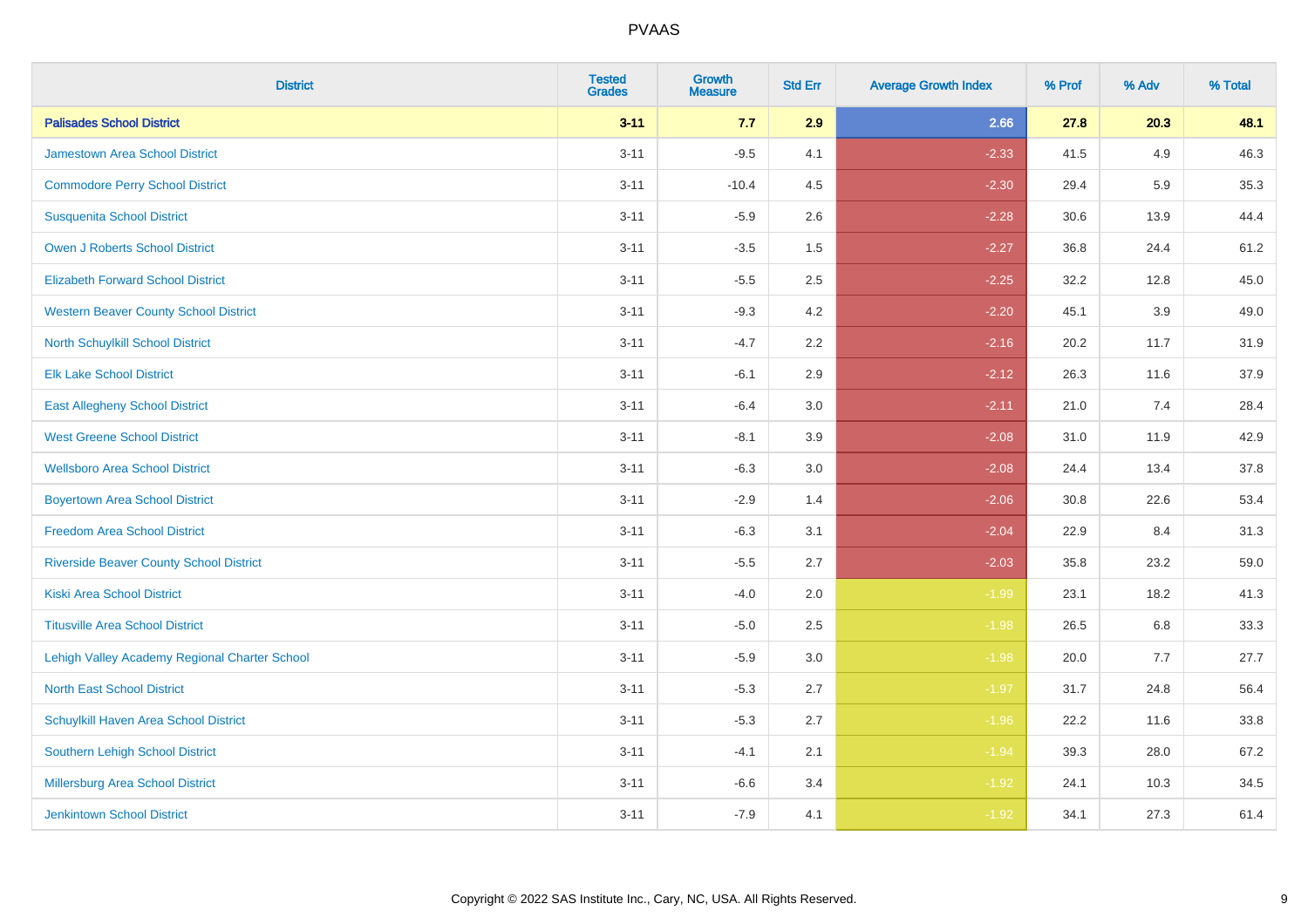| <b>District</b>                            | <b>Tested</b><br><b>Grades</b> | Growth<br><b>Measure</b> | <b>Std Err</b> | <b>Average Growth Index</b> | % Prof | % Adv | % Total |
|--------------------------------------------|--------------------------------|--------------------------|----------------|-----------------------------|--------|-------|---------|
| <b>Palisades School District</b>           | $3 - 11$                       | 7.7                      | 2.9            | 2.66                        | 27.8   | 20.3  | 48.1    |
| <b>Penn Cambria School District</b>        | $3 - 11$                       | $-4.5$                   | 2.4            | $-1.86$                     | 27.3   | 15.8  | 43.2    |
| <b>Montgomery Area School District</b>     | $3 - 11$                       | $-5.8$                   | 3.2            | $-1.83$                     | 25.0   | 11.5  | 36.5    |
| <b>West Chester Area School District</b>   | $3 - 11$                       | $-2.1$                   | 1.2            | $-1.83$                     | 36.4   | 23.2  | 59.6    |
| <b>Pleasant Valley School District</b>     | $3 - 11$                       | $-3.3$                   | 1.8            | $-1.80$                     | 28.5   | 10.4  | 39.0    |
| New Kensington-Arnold School District      | $3 - 11$                       | $-5.8$                   | 3.2            | $-1.80$                     | 10.8   | 1.2   | 12.0    |
| Renaissance Academy Charter School         | $3 - 11$                       | $-5.6$                   | 3.1            | $-1.79$                     | 28.4   | 18.5  | 46.9    |
| <b>Oxford Area School District</b>         | $3 - 11$                       | $-3.1$                   | 1.8            | $-1.77$                     | 27.5   | 14.5  | 42.0    |
| Southern Huntingdon County School District | $3 - 11$                       | $-5.9$                   | 3.4            | $-1.76$                     | 32.8   | 4.9   | 37.7    |
| <b>Union Area School District</b>          | $3 - 11$                       | $-6.5$                   | 3.8            | $-1.70$                     | 30.6   | 12.2  | 42.9    |
| Hatboro-Horsham School District            | $3 - 11$                       | $-2.7$                   | 1.6            | $-1.65$                     | 27.9   | 17.9  | 45.8    |
| <b>Steelton-Highspire School District</b>  | $3 - 11$                       | $-5.3$                   | 3.2            | $-1.65$                     | 13.9   | 0.0   | 13.9    |
| <b>Hollidaysburg Area School District</b>  | $3 - 11$                       | $-2.7$                   | 1.6            | $-1.64$                     | 32.6   | 15.2  | 47.8    |
| <b>Laurel Highlands School District</b>    | $3 - 11$                       | $-3.8$                   | 2.3            | $-1.63$                     | 20.9   | 14.6  | 35.4    |
| Insight PA Cyber Charter School            | $3 - 11$                       | $-9.4$                   | 5.8            | $-1.62$                     | 25.6   | 4.6   | 30.2    |
| <b>Slippery Rock Area School District</b>  | $3 - 11$                       | $-3.8$                   | 2.5            | $-1.56$                     | 30.8   | 21.9  | 52.7    |
| <b>Charleroi School District</b>           | $3 - 11$                       | $-4.3$                   | 2.7            | $-1.55$                     | 22.2   | 15.9  | 38.1    |
| <b>Ridgway Area School District</b>        | $3 - 11$                       | $-6.1$                   | 4.0            | $-1.53$                     | 42.2   | 15.6  | 57.8    |
| <b>Nazareth Area School District</b>       | $3 - 11$                       | $-2.5$                   | 1.7            | $-1.53$                     | 29.2   | 24.6  | 53.8    |
| <b>Crestwood School District</b>           | $3 - 11$                       | $-3.4$                   | 2.2            | $-1.52$                     | 33.1   | 21.7  | 54.9    |
| <b>Towanda Area School District</b>        | $3 - 11$                       | $-4.0$                   | 2.6            | $-1.52$                     | 24.8   | 9.9   | 34.8    |
| <b>Greater Johnstown School District</b>   | $3 - 11$                       | $-3.5$                   | 2.4            | $-1.45$                     | 10.3   | 1.3   | 11.5    |
| Salisbury-Elk Lick School District         | $3 - 11$                       | $-8.4$                   | 5.8            | $-1.45$                     | 33.3   | 5.6   | 38.9    |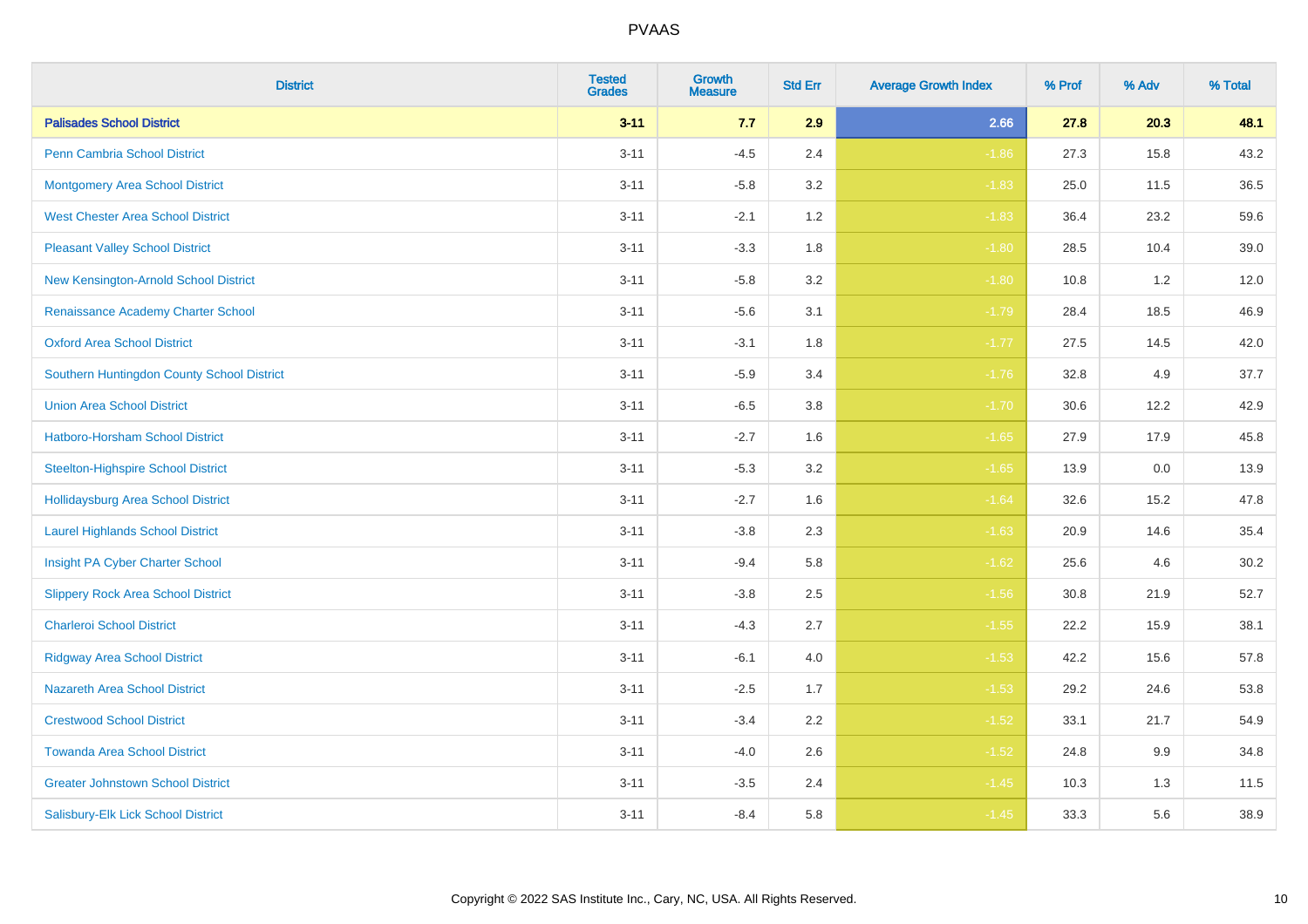| <b>District</b>                              | <b>Tested</b><br><b>Grades</b> | Growth<br><b>Measure</b> | <b>Std Err</b> | <b>Average Growth Index</b> | % Prof | % Adv   | % Total |
|----------------------------------------------|--------------------------------|--------------------------|----------------|-----------------------------|--------|---------|---------|
| <b>Palisades School District</b>             | $3 - 11$                       | 7.7                      | 2.9            | 2.66                        | 27.8   | 20.3    | 48.1    |
| <b>Rochester Area School District</b>        | $3 - 11$                       | $-5.7$                   | 3.9            | $-1.45$                     | 14.9   | 2.1     | 17.0    |
| <b>Middletown Area School District</b>       | $3 - 11$                       | $-3.4$                   | 2.4            | $-1.44$                     | 34.3   | 15.2    | 49.4    |
| <b>Weatherly Area School District</b>        | $3 - 11$                       | $-5.8$                   | 4.0            | $-1.44$                     | 32.1   | $8.9\,$ | 41.1    |
| <b>Franklin Area School District</b>         | $3 - 11$                       | $-3.7$                   | 2.6            | $-1.43$                     | 30.5   | 5.9     | 36.4    |
| <b>Chester-Upland School District</b>        | $3 - 11$                       | $-3.6$                   | 2.6            | $-1.38$                     | 1.6    | 0.0     | 1.6     |
| <b>Dubois Area School District</b>           | $3 - 11$                       | $-2.8$                   | 2.0            | $-1.37$                     | 35.5   | 19.0    | 54.6    |
| <b>Southern Fulton School District</b>       | $3 - 11$                       | $-5.1$                   | 4.0            | $-1.29$                     | 21.7   | 13.0    | 34.8    |
| <b>Shenandoah Valley School District</b>     | $3 - 11$                       | $-4.5$                   | 3.5            | $-1.29$                     | 14.3   | 0.0     | 14.3    |
| <b>Springfield Township School District</b>  | $3 - 11$                       | $-3.9$                   | 3.1            | $-1.27$                     | 37.2   | 30.8    | 68.1    |
| <b>Propel Charter School-Homestead</b>       | $3 - 11$                       | $-5.0$                   | 3.9            | $-1.27$                     | 7.3    | 0.0     | 7.3     |
| <b>Cornell School District</b>               | $3 - 11$                       | $-5.5$                   | 4.6            | $-1.20$                     | 11.3   | 3.2     | 14.5    |
| <b>Susquehanna Community School District</b> | $3 - 11$                       | $-4.5$                   | 3.8            | $-1.19$                     | 31.9   | $8.8\,$ | 40.7    |
| <b>Shaler Area School District</b>           | $3 - 11$                       | $-2.1$                   | 1.8            | $-1.18$                     | 32.0   | 13.0    | 45.0    |
| Northwestern Lehigh School District          | $3 - 11$                       | $-2.4$                   | 2.1            | $-1.14$                     | 41.7   | 17.9    | 59.5    |
| <b>Shamokin Area School District</b>         | $3 - 11$                       | $-2.6$                   | 2.5            | $-1.06$                     | 19.6   | 9.8     | 29.3    |
| <b>Sugar Valley Rural Charter School</b>     | $3 - 11$                       | $-3.6$                   | 3.7            | $-0.98$                     | 10.3   | 0.0     | 10.3    |
| <b>Uniontown Area School District</b>        | $3 - 11$                       | $-2.8$                   | 3.1            | $-0.91$                     | 31.7   | 7.3     | 39.0    |
| <b>Minersville Area School District</b>      | $3 - 11$                       | $-2.9$                   | 3.4            | $-0.86$                     | 27.4   | 9.7     | 37.1    |
| <b>Northgate School District</b>             | $3 - 11$                       | $-3.0$                   | 3.4            | $-0.85$                     | 35.6   | 6.8     | 42.4    |
| Albert Gallatin Area School District         | $3 - 11$                       | $-1.7$                   | 2.3            | $-0.72$                     | 31.9   | 20.7    | 52.7    |
| <b>Norwin School District</b>                | $3 - 11$                       | $-1.1$                   | 1.6            | $-0.70$                     | 37.7   | 27.6    | 65.2    |
| Northern Bedford County School District      | $3 - 11$                       | $-2.3$                   | 3.3            | $-0.69$                     | 26.2   | 16.9    | 43.1    |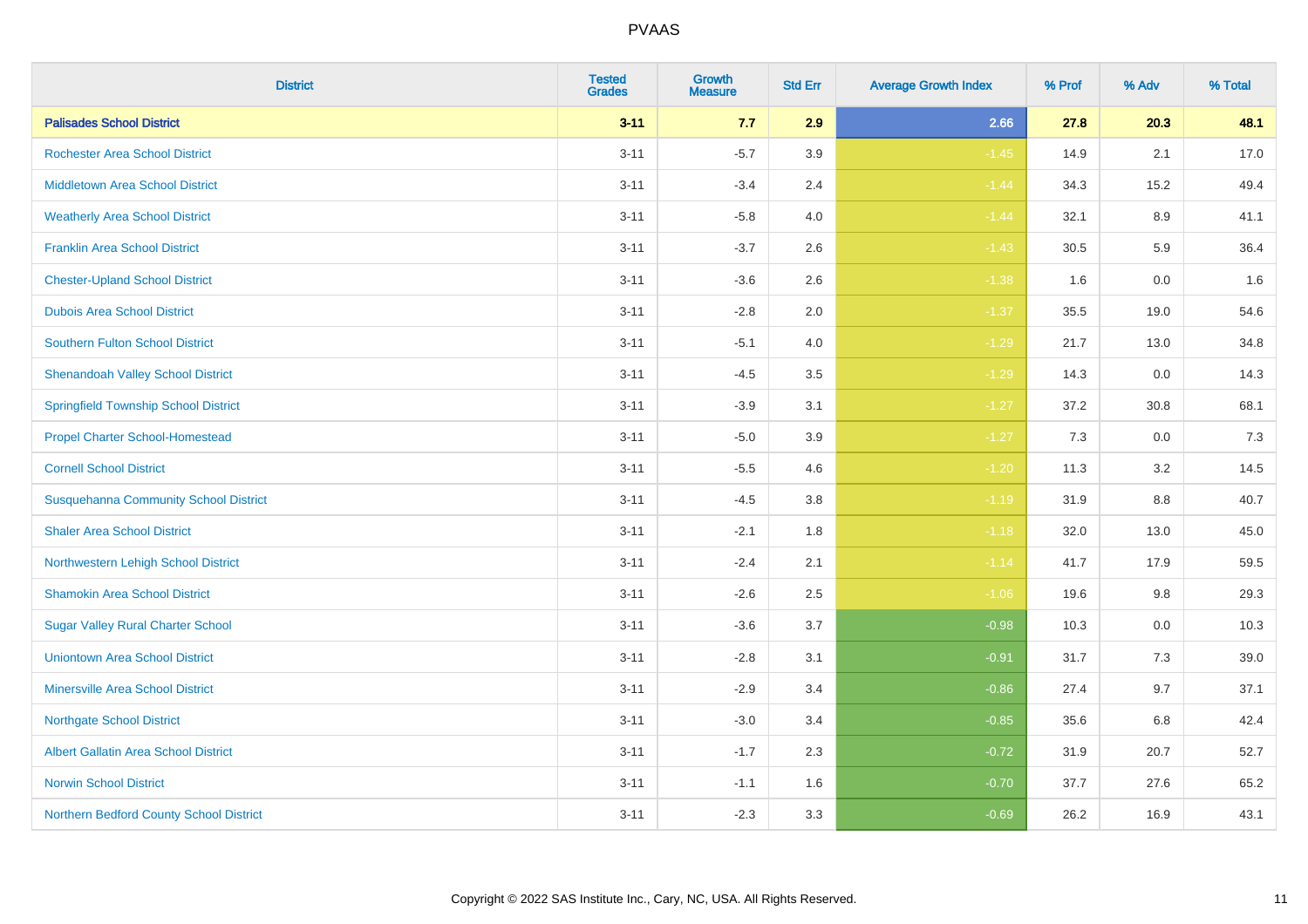| <b>District</b>                             | <b>Tested</b><br><b>Grades</b> | <b>Growth</b><br><b>Measure</b> | <b>Std Err</b> | <b>Average Growth Index</b> | % Prof | % Adv | % Total |
|---------------------------------------------|--------------------------------|---------------------------------|----------------|-----------------------------|--------|-------|---------|
| <b>Palisades School District</b>            | $3 - 11$                       | 7.7                             | 2.9            | 2.66                        | 27.8   | 20.3  | 48.1    |
| <b>New Brighton Area School District</b>    | $3 - 11$                       | $-2.1$                          | 3.2            | $-0.65$                     | 31.5   | 11.1  | 42.6    |
| Propel Charter School - Braddock Hills      | $3 - 11$                       | $-2.1$                          | 3.3            | $-0.63$                     | 4.8    | 3.2   | 8.1     |
| <b>Lebanon School District</b>              | $3 - 11$                       | $-1.2$                          | 1.9            | $-0.63$                     | 15.2   | 6.4   | 21.6    |
| <b>Carlynton School District</b>            | $3 - 11$                       | $-2.0$                          | 3.2            | $-0.62$                     | 27.9   | 5.2   | 33.1    |
| <b>Exeter Township School District</b>      | $3 - 11$                       | $-1.0$                          | 1.7            | $-0.58$                     | 27.2   | 15.6  | 42.8    |
| South Eastern School District               | $3 - 11$                       | $-1.0$                          | 1.8            | $-0.55$                     | 36.4   | 17.1  | 53.5    |
| <b>Highlands School District</b>            | $3 - 11$                       | $-1.3$                          | 2.3            | $-0.55$                     | 32.6   | 10.5  | 43.0    |
| <b>Lakeview School District</b>             | $3 - 11$                       | $-1.9$                          | 3.5            | $-0.53$                     | 41.5   | 12.3  | 53.8    |
| <b>York Academy Regional Charter School</b> | $3 - 11$                       | $-2.3$                          | 4.4            | $-0.52$                     | 23.5   | 2.0   | 25.5    |
| <b>Allegheny Valley School District</b>     | $3 - 11$                       | $-1.9$                          | 3.9            | $-0.48$                     | 31.8   | 11.4  | 43.2    |
| <b>Schuylkill Valley School District</b>    | $3 - 11$                       | $-1.0$                          | 2.2            | $-0.47$                     | 29.8   | 20.2  | 50.0    |
| <b>Chichester School District</b>           | $3 - 11$                       | $-1.8$                          | 4.2            | $-0.44$                     | 40.0   | 14.0  | 54.0    |
| <b>Farrell Area School District</b>         | $3 - 11$                       | $-1.9$                          | 4.2            | $-0.44$                     | 9.3    | 11.6  | 20.9    |
| <b>Burrell School District</b>              | $3 - 11$                       | $-1.5$                          | 3.3            | $-0.44$                     | 27.8   | 17.7  | 45.6    |
| <b>Forest Area School District</b>          | $3 - 11$                       | $-1.8$                          | 4.7            | $-0.37$                     | 18.9   | 15.1  | 34.0    |
| <b>Westmont Hilltop School District</b>     | $3 - 11$                       | $-1.0$                          | 2.8            | $-0.36$                     | 33.3   | 14.7  | 48.0    |
| <b>Pine Grove Area School District</b>      | $3 - 11$                       | $-1.1$                          | 3.0            | $-0.36$                     | 29.5   | 14.3  | 43.8    |
| <b>Everett Area School District</b>         | $3 - 11$                       | $-1.1$                          | 3.1            | $-0.34$                     | 34.2   | 13.2  | 47.4    |
| <b>Palmerton Area School District</b>       | $3 - 11$                       | $-0.9$                          | 2.7            | $-0.34$                     | 34.3   | 14.3  | 48.6    |
| <b>Clairton City School District</b>        | $3 - 11$                       | $-1.6$                          | 5.0            | $-0.32$                     | 3.8    | 0.5   | 4.4     |
| South Allegheny School District             | $3 - 11$                       | $-0.9$                          | 3.1            | $-0.30$                     | 23.8   | 2.5   | 26.2    |
| Northern Lebanon School District            | $3 - 11$                       | $-0.7$                          | 2.3            | $-0.29$                     | 18.8   | 6.8   | 25.6    |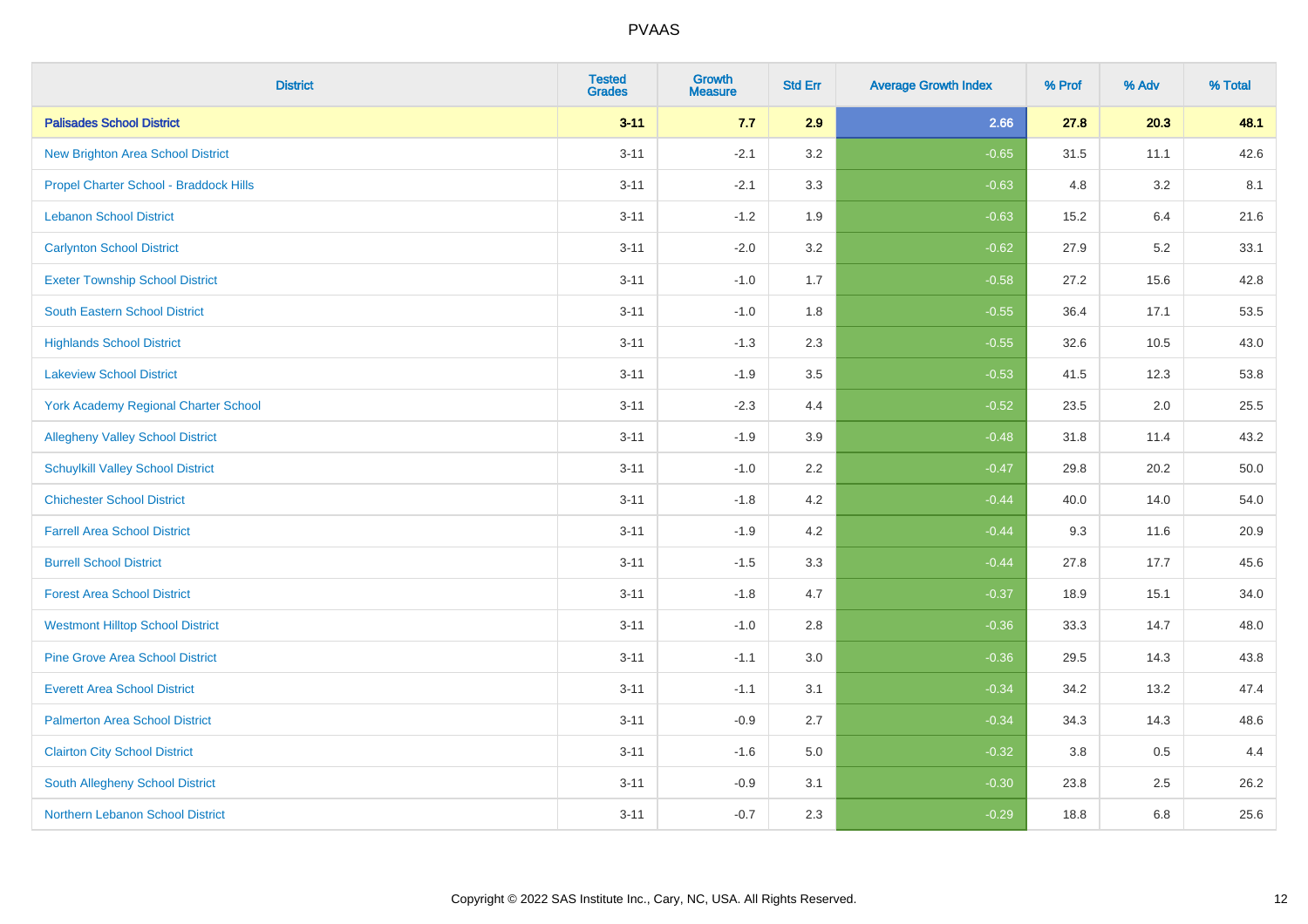| <b>District</b>                                  | <b>Tested</b><br><b>Grades</b> | Growth<br><b>Measure</b> | <b>Std Err</b> | <b>Average Growth Index</b> | % Prof | % Adv | % Total |
|--------------------------------------------------|--------------------------------|--------------------------|----------------|-----------------------------|--------|-------|---------|
| <b>Palisades School District</b>                 | $3 - 11$                       | 7.7                      | 2.9            | 2.66                        | 27.8   | 20.3  | 48.1    |
| <b>Blacklick Valley School District</b>          | $3 - 11$                       | $-0.9$                   | 3.9            | $-0.23$                     | 7.7    | 7.7   | 15.4    |
| <b>Claysburg-Kimmel School District</b>          | $3 - 11$                       | $-1.2$                   | 5.2            | $-0.22$                     | 5.0    | 0.0   | $5.0$   |
| Jeannette City School District                   | $3 - 11$                       | $-0.7$                   | 3.4            | $-0.20$                     | 26.8   | 4.1   | 30.9    |
| South Side Area School District                  | $3 - 11$                       | $-0.6$                   | 3.1            | $-0.19$                     | 24.0   | 28.0  | 52.0    |
| <b>Central Greene School District</b>            | $3 - 11$                       | $-0.4$                   | 2.5            | $-0.15$                     | 27.8   | 14.8  | 42.6    |
| <b>Greencastle-Antrim School District</b>        | $3 - 11$                       | $-0.3$                   | 2.0            | $-0.14$                     | 30.9   | 22.2  | 53.1    |
| <b>Otto-Eldred School District</b>               | $3 - 11$                       | $-0.5$                   | 3.5            | $-0.13$                     | 35.8   | 10.5  | 46.3    |
| <b>Fairfield Area School District</b>            | $3 - 11$                       | $-0.5$                   | 3.6            | $-0.13$                     | 43.9   | 6.1   | 50.0    |
| <b>Wilson Area School District</b>               | $3 - 11$                       | $-0.3$                   | 2.4            | $-0.12$                     | 35.4   | 14.6  | 50.0    |
| <b>Harrisburg City School District</b>           | $3 - 11$                       | $-0.2$                   | 2.0            | $-0.11$                     | 6.0    | 2.0   | $8.0\,$ |
| <b>Brockway Area School District</b>             | $3 - 11$                       | $-0.4$                   | 3.5            | $-0.11$                     | 41.2   | 13.8  | 55.0    |
| <b>Northern Cambria School District</b>          | $3 - 11$                       | $-0.3$                   | 3.4            | $-0.09$                     | 26.5   | 1.2   | 27.7    |
| <b>Warren County School District</b>             | $3 - 11$                       | $-0.1$                   | 1.6            | $-0.06$                     | 26.7   | 9.7   | 36.4    |
| Southern Tioga School District                   | $3 - 11$                       | $-0.1$                   | 2.8            | $-0.03$                     | 26.3   | 10.3  | 36.6    |
| <b>Penn Hills School District</b>                | $3 - 11$                       | 0.0                      | 2.4            | 0.02                        | 18.4   | 7.1   | 25.6    |
| Community Academy Of Philadelphia Charter School | $3 - 11$                       | 0.1                      | 2.6            | 0.06                        | 9.7    | 2.6   | 12.4    |
| <b>Tidioute Community Charter School</b>         | $3 - 11$                       | 0.8                      | 4.4            | 0.19                        | 18.1   | 6.9   | 25.0    |
| Hamburg Area School District                     | $3 - 11$                       | 0.6                      | 2.4            | 0.25                        | 28.0   | 15.5  | 43.6    |
| <b>Shippensburg Area School District</b>         | $3 - 11$                       | 0.5                      | 1.8            | 0.26                        | 23.5   | 22.8  | 46.3    |
| <b>Jersey Shore Area School District</b>         | $3 - 11$                       | 0.7                      | 2.5            | 0.27                        | 39.3   | 13.6  | 52.9    |
| <b>New Foundations Charter School</b>            | $3 - 11$                       | 0.6                      | 2.2            | 0.29                        | 22.4   | 4.0   | 26.4    |
| <b>Hopewell Area School District</b>             | $3 - 11$                       | 0.8                      | 2.6            | 0.31                        | 34.5   | 12.4  | 46.9    |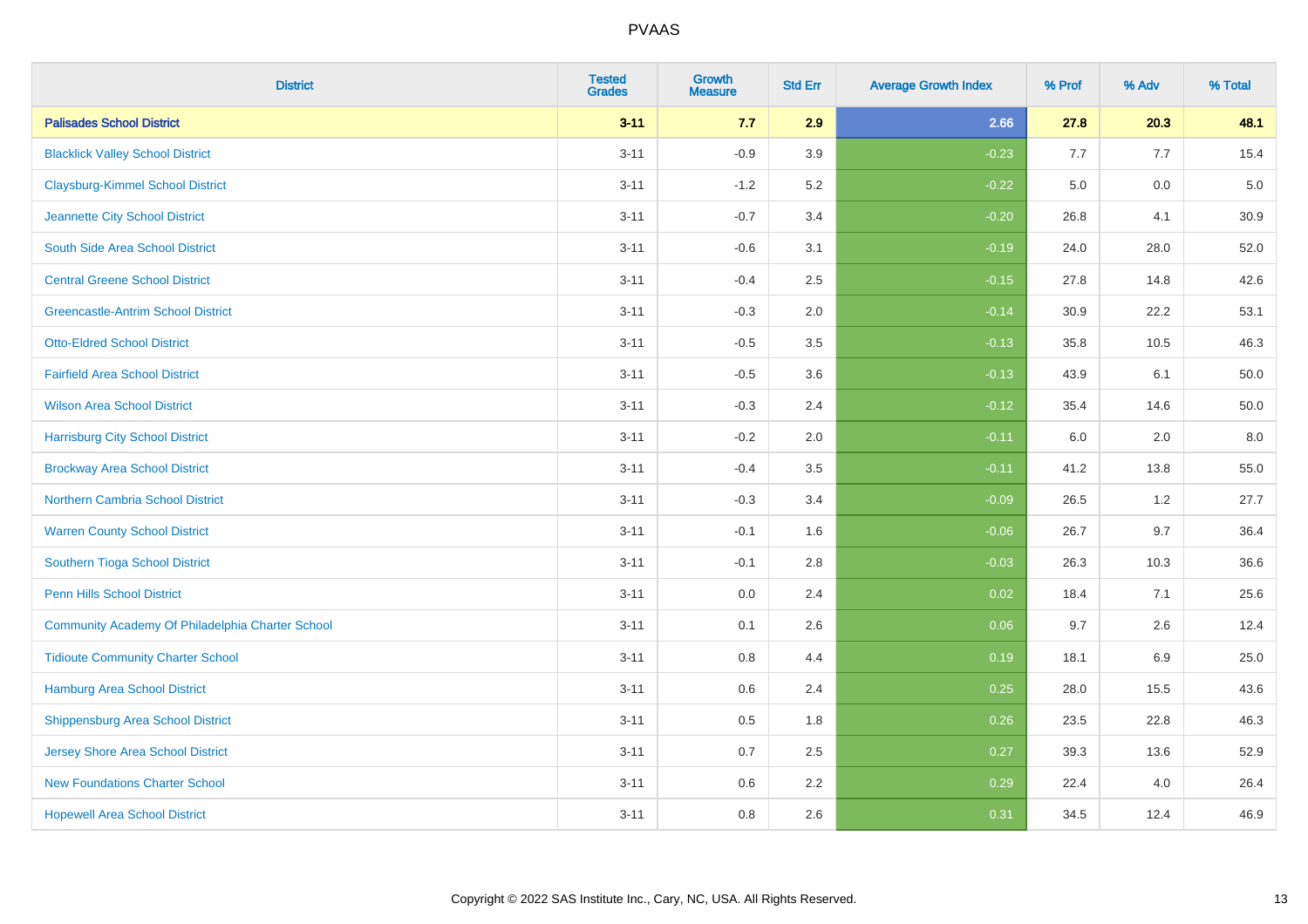| <b>District</b>                                | <b>Tested</b><br><b>Grades</b> | <b>Growth</b><br><b>Measure</b> | <b>Std Err</b> | <b>Average Growth Index</b> | % Prof | % Adv | % Total |
|------------------------------------------------|--------------------------------|---------------------------------|----------------|-----------------------------|--------|-------|---------|
| <b>Palisades School District</b>               | $3 - 11$                       | 7.7                             | 2.9            | 2.66                        | 27.8   | 20.3  | 48.1    |
| <b>North Star School District</b>              | $3 - 11$                       | 1.1                             | 3.3            | 0.34                        | 26.2   | 20.0  | 46.2    |
| <b>Wattsburg Area School District</b>          | $3 - 11$                       | 1.0                             | 2.7            | 0.36                        | 20.4   | 12.4  | 32.7    |
| <b>Upper Adams School District</b>             | $3 - 11$                       | 0.9                             | 2.5            | 0.37                        | 33.0   | 17.0  | 50.0    |
| Pennsylvania Cyber Charter School              | $3 - 11$                       | 0.6                             | 1.5            | 0.37                        | 20.8   | 8.1   | 28.9    |
| <b>Reach Cyber Charter School</b>              | $3 - 11$                       | 1.4                             | 3.6            | 0.40                        | 32.9   | 15.2  | 48.1    |
| <b>Austin Area School District</b>             | $3 - 11$                       | 2.6                             | 6.0            | 0.43                        | 25.0   | 18.8  | 43.8    |
| <b>Brentwood Borough School District</b>       | $3 - 11$                       | 1.3                             | 3.0            | 0.44                        | 20.2   | 16.0  | 36.2    |
| Juniata Valley School District                 | $3 - 11$                       | 1.6                             | 3.2            | 0.51                        | 23.1   | 9.4   | 32.5    |
| Shenango Area School District                  | $3 - 11$                       | 1.7                             | 3.2            | 0.52                        | 41.4   | 13.8  | 55.3    |
| <b>Seneca Valley School District</b>           | $3 - 11$                       | 0.8                             | 1.4            | 0.54                        | 40.6   | 25.2  | 65.8    |
| <b>Oley Valley School District</b>             | $3 - 11$                       | 1.4                             | 2.4            | 0.56                        | 37.4   | 23.9  | 61.4    |
| <b>Upper Moreland Township School District</b> | $3 - 11$                       | 1.1                             | 2.0            | 0.56                        | 24.8   | 26.6  | 51.3    |
| <b>Bensalem Township School District</b>       | $3 - 11$                       | 1.0                             | 1.6            | 0.63                        | 24.3   | 10.7  | 34.9    |
| <b>Springfield School District</b>             | $3 - 11$                       | 1.2                             | 1.7            | 0.69                        | 31.8   | 25.2  | 56.9    |
| <b>Williams Valley School District</b>         | $3 - 11$                       | 2.6                             | 3.7            | 0.69                        | 17.0   | 5.1   | 22.0    |
| <b>Mercer Area School District</b>             | $3 - 11$                       | $2.2\,$                         | 3.1            | 0.70                        | 24.4   | 11.8  | 36.2    |
| <b>Forest Hills School District</b>            | $3 - 11$                       | 1.8                             | 2.5            | 0.71                        | 28.8   | 10.3  | 39.1    |
| <b>Tunkhannock Area School District</b>        | $3 - 11$                       | 1.4                             | 2.0            | 0.71                        | 29.8   | 18.1  | 47.9    |
| <b>School Lane Charter School</b>              | $3 - 11$                       | 2.6                             | 3.6            | 0.72                        | 23.1   | 18.7  | 41.8    |
| <b>Lewisburg Area School District</b>          | $3 - 11$                       | 1.7                             | 2.4            | 0.72                        | 35.9   | 35.9  | 71.8    |
| <b>Penn-Delco School District</b>              | $3 - 11$                       | 1.3                             | 1.8            | 0.75                        | 26.5   | 12.6  | 39.1    |
| <b>Moon Area School District</b>               | $3 - 11$                       | 1.5                             | 1.8            | 0.86                        | 34.5   | 25.5  | 60.0    |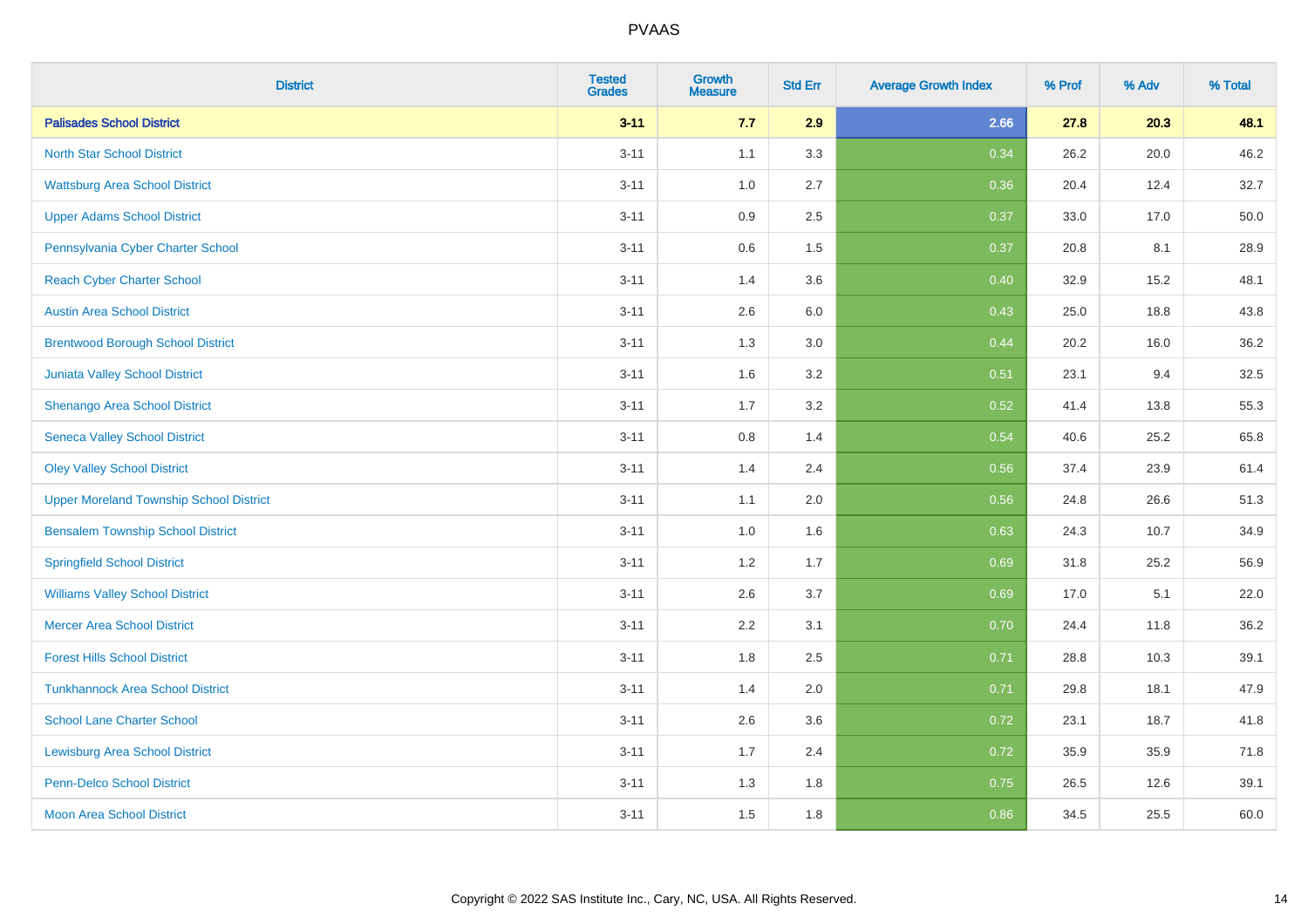| <b>District</b>                           | <b>Tested</b><br><b>Grades</b> | <b>Growth</b><br><b>Measure</b> | <b>Std Err</b> | <b>Average Growth Index</b> | % Prof | % Adv | % Total |
|-------------------------------------------|--------------------------------|---------------------------------|----------------|-----------------------------|--------|-------|---------|
| <b>Palisades School District</b>          | $3 - 11$                       | 7.7                             | 2.9            | 2.66                        | 27.8   | 20.3  | 48.1    |
| <b>Blackhawk School District</b>          | $3 - 11$                       | 2.0                             | 2.3            | 0.87                        | 34.6   | 20.7  | 55.3    |
| Aspira Bilingual Cyber Charter School     | $3 - 11$                       | 5.1                             | 5.8            | 0.87                        | 4.8    | 0.0   | 4.8     |
| Hope For Hyndman Charter School           | $3 - 11$                       | 5.1                             | 5.8            | 0.88                        | 14.3   | 7.1   | 21.4    |
| <b>Clarion Area School District</b>       | $3 - 11$                       | 3.2                             | 3.7            | 0.88                        | 31.7   | 13.3  | 45.0    |
| West Jefferson Hills School District      | $3 - 11$                       | 1.9                             | 1.9            | 0.99                        | 34.8   | 27.3  | 62.1    |
| <b>Galeton Area School District</b>       | $3 - 11$                       | 5.4                             | 5.4            | 1.01                        | 33.3   | 22.2  | 55.6    |
| <b>Sharpsville Area School District</b>   | $3 - 11$                       | 3.8                             | 3.7            | 1.04                        | 41.1   | 23.2  | 64.3    |
| <b>Bermudian Springs School District</b>  | $3 - 11$                       | 2.5                             | 2.4            | 1.05                        | 31.8   | 23.5  | 55.3    |
| <b>Haverford Township School District</b> | $3 - 11$                       | 1.4                             | 1.4            | 1.05                        | 36.7   | 26.3  | 63.0    |
| <b>Athens Area School District</b>        | $3 - 11$                       | 2.6                             | 2.3            | 1.11                        | 34.9   | 12.3  | 47.3    |
| <b>Esperanza Cyber Charter School</b>     | $3 - 11$                       | 7.1                             | 6.1            | $1.15$                      | 8.8    | 2.9   | 11.8    |
| <b>Solanco School District</b>            | $3 - 11$                       | 2.2                             | 1.8            | 1.18                        | 27.2   | 15.0  | 42.3    |
| Johnsonburg Area School District          | $3 - 11$                       | $5.0\,$                         | 3.9            | 1.27                        | 35.5   | 11.8  | 47.4    |
| Pennsylvania Virtual Charter School       | $3 - 11$                       | 4.4                             | 3.4            | 1.31                        | 29.8   | 21.2  | 51.0    |
| <b>Ringgold School District</b>           | $3 - 11$                       | 2.9                             | 2.2            | 1.32                        | 23.8   | 13.3  | 37.1    |
| <b>Keystone School District</b>           | $3 - 11$                       | 7.8                             | 5.7            | 1.37                        | 35.0   | 45.0  | 80.0    |
| Philipsburg-Osceola Area School District  | $3 - 11$                       | 4.1                             | 3.0            | 1.37                        | 22.5   | 16.2  | 38.8    |
| <b>Western Wayne School District</b>      | $3 - 11$                       | 3.6                             | 2.6            | 1.39                        | 30.8   | 16.2  | 47.0    |
| <b>Midd-West School District</b>          | $3 - 11$                       | 3.6                             | 2.6            | 1.42                        | 28.6   | 25.0  | 53.6    |
| <b>Conestoga Valley School District</b>   | $3 - 11$                       | 2.4                             | 1.7            | 1.43                        | 35.0   | 23.5  | 58.5    |
| <b>Gateway School District</b>            | $3 - 11$                       | 3.1                             | 2.0            | 1.55                        | 35.7   | 18.5  | 54.2    |
| <b>Fort Leboeuf School District</b>       | $3 - 11$                       | 3.5                             | 2.2            | 1.58                        | 32.0   | 16.8  | 48.8    |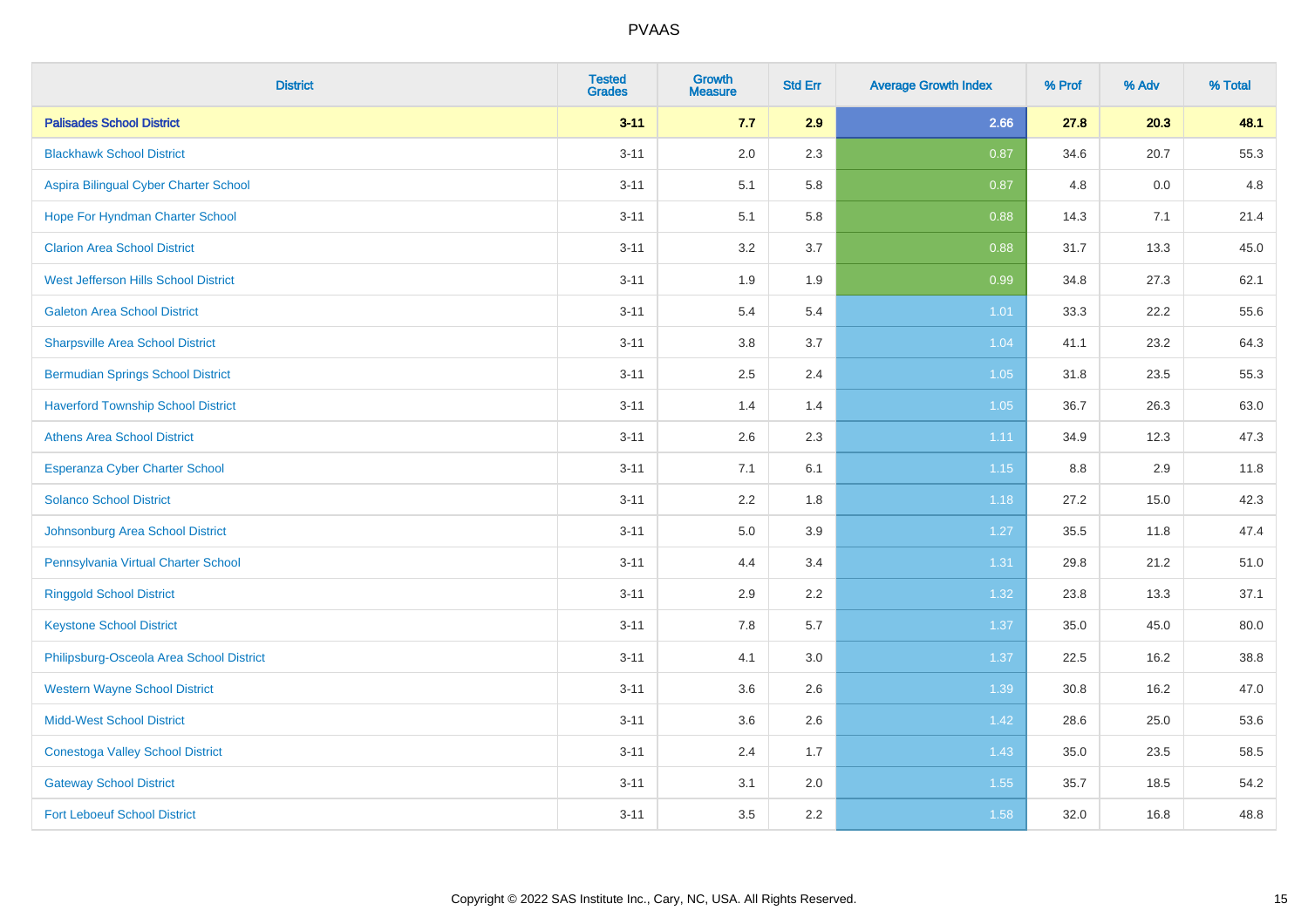| <b>District</b>                                | <b>Tested</b><br><b>Grades</b> | Growth<br><b>Measure</b> | <b>Std Err</b> | <b>Average Growth Index</b> | % Prof | % Adv | % Total |
|------------------------------------------------|--------------------------------|--------------------------|----------------|-----------------------------|--------|-------|---------|
| <b>Palisades School District</b>               | $3 - 11$                       | 7.7                      | 2.9            | 2.66                        | 27.8   | 20.3  | 48.1    |
| <b>Salisbury Township School District</b>      | $3 - 11$                       | 5.8                      | 3.6            | 1.62                        | 24.4   | 12.6  | 37.0    |
| <b>Halifax Area School District</b>            | $3 - 11$                       | 5.8                      | 3.5            | 1.64                        | 32.1   | 18.9  | 50.9    |
| <b>Penn-Trafford School District</b>           | $3 - 11$                       | 2.9                      | 1.8            | 1.68                        | 46.3   | 26.2  | 72.5    |
| <b>Port Allegany School District</b>           | $3 - 11$                       | 6.5                      | 3.7            | 1.74                        | 26.4   | 11.3  | 37.7    |
| Mt Lebanon School District                     | $3 - 11$                       | 2.4                      | 1.3            | 1.79                        | 39.3   | 37.4  | 76.8    |
| Leechburg Area School District                 | $3 - 11$                       | $7.0\,$                  | 3.9            | 1.79                        | 37.7   | 4.9   | 42.6    |
| <b>Sayre Area School District</b>              | $3 - 11$                       | 5.8                      | 3.2            | 1.81                        | 30.3   | 21.0  | 51.3    |
| <b>Perkiomen Valley School District</b>        | $3 - 11$                       | 2.7                      | 1.5            | 1.83                        | 35.0   | 25.3  | 60.3    |
| <b>United School District</b>                  | $3 - 11$                       | $6.3\,$                  | 3.3            | 1.89                        | 38.8   | 16.3  | 55.0    |
| <b>Eastern Lebanon County School District</b>  | $3 - 11$                       | 4.0                      | 2.1            | 1.89                        | 23.5   | 11.5  | 35.0    |
| <b>Spring Grove Area School District</b>       | $3 - 11$                       | 3.9                      | 2.0            | 1.90                        | 30.0   | 23.0  | 53.0    |
| South Middleton School District                | $3 - 11$                       | 4.4                      | 2.2            | 1.95                        | 31.1   | 16.4  | 47.5    |
| <b>Keystone Central School District</b>        | $3 - 11$                       | 3.6                      | 1.8            | 2.04                        | 27.1   | 14.6  | 41.8    |
| Northampton Area School District               | $3 - 11$                       | 3.2                      | 1.5            | 2.05                        | 29.8   | 17.9  | 47.7    |
| Northeastern York School District              | $3 - 11$                       | 3.8                      | 1.8            | 2.11                        | 32.7   | 21.0  | 53.7    |
| <b>Muncy School District</b>                   | $3 - 11$                       | 6.9                      | 3.3            | 2.12                        | 37.6   | 18.8  | 56.4    |
| <b>Brookville Area School District</b>         | $3 - 11$                       | 6.8                      | 3.1            | 2.19                        | 46.1   | 14.6  | 60.7    |
| <b>Mastery Charter School - Hardy Williams</b> | $3 - 11$                       | 6.6                      | 3.0            | 2.21                        | 24.7   | 1.2   | 25.9    |
| <b>Blue Ridge School District</b>              | $3 - 11$                       | 8.3                      | 3.7            | 2.24                        | 29.6   | 9.3   | 38.9    |
| East Pennsboro Area School District            | $3 - 11$                       | 4.8                      | 2.1            | 2.26                        | 36.8   | 16.9  | 53.7    |
| <b>Brandywine Heights Area School District</b> | $3 - 11$                       | 5.8                      | 2.6            | 2.27                        | 27.7   | 28.6  | 56.2    |
| Huntingdon Area School District                | $3 - 11$                       | 5.8                      | 2.6            | 2.28                        | 27.8   | 17.4  | 45.2    |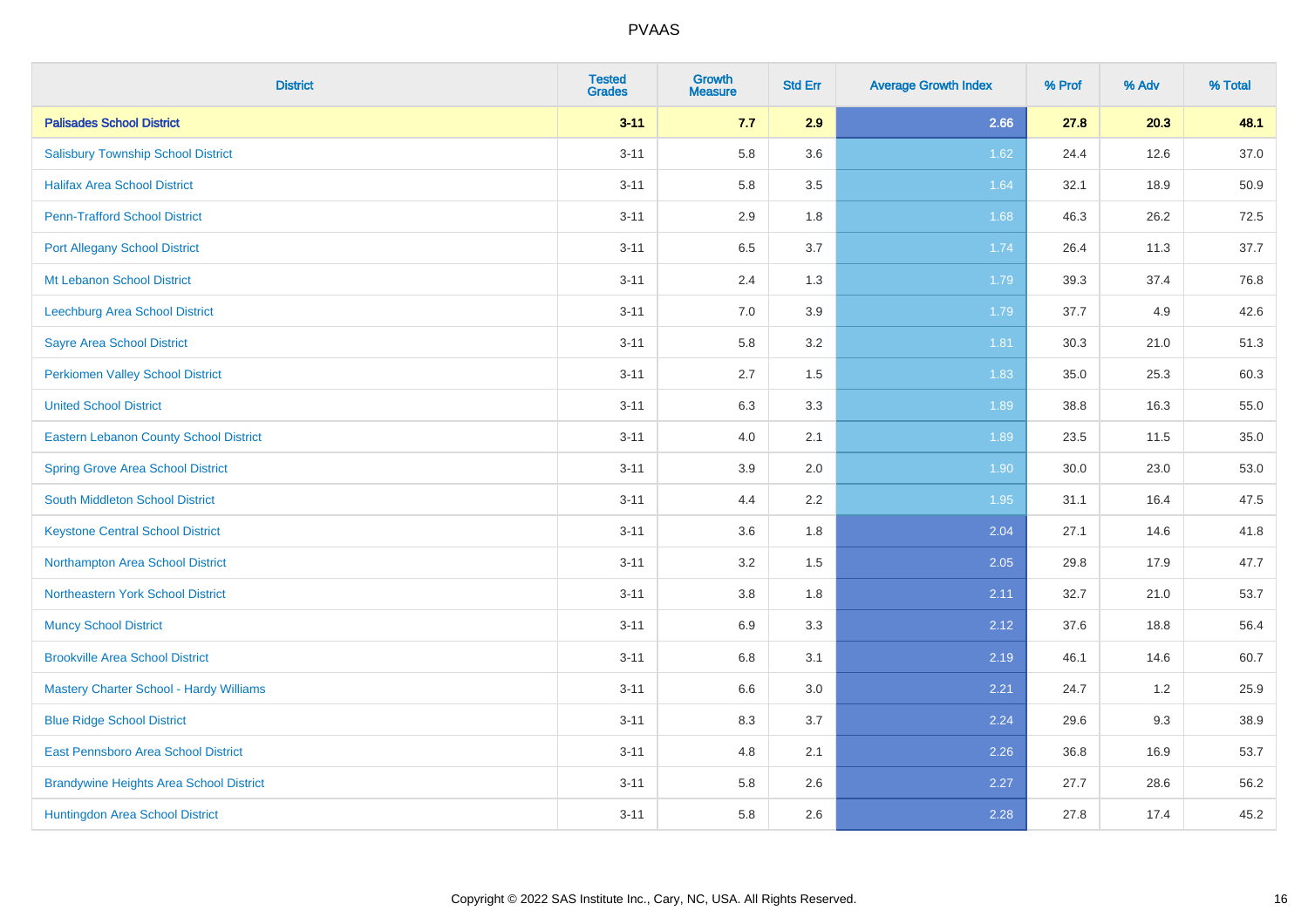| <b>District</b>                           | <b>Tested</b><br><b>Grades</b> | <b>Growth</b><br><b>Measure</b> | <b>Std Err</b> | <b>Average Growth Index</b> | % Prof | % Adv | % Total |
|-------------------------------------------|--------------------------------|---------------------------------|----------------|-----------------------------|--------|-------|---------|
| <b>Palisades School District</b>          | $3 - 11$                       | 7.7                             | 2.9            | 2.66                        | 27.8   | 20.3  | 48.1    |
| <b>Red Lion Area School District</b>      | $3 - 11$                       | 4.5                             | 1.9            | 2.31                        | 32.3   | 21.5  | 53.8    |
| <b>Bentworth School District</b>          | $3 - 11$                       | 7.0                             | 3.0            | 2.36                        | 26.6   | 17.0  | 43.6    |
| <b>Homer-Center School District</b>       | $3 - 11$                       | $8.8\,$                         | 3.5            | 2.53                        | 38.0   | 17.7  | 55.8    |
| <b>Palisades School District</b>          | $3 - 11$                       | 7.7                             | 2.9            | 2.66                        | 27.8   | 20.3  | 48.1    |
| <b>Bedford Area School District</b>       | $3 - 11$                       | 6.4                             | 2.4            | 2.68                        | 31.0   | 20.6  | 51.6    |
| Saint Marys Area School District          | $3 - 11$                       | $6.0\,$                         | 2.2            | 2.69                        | 35.4   | 18.3  | 53.7    |
| <b>Crawford Central School District</b>   | $3 - 11$                       | 5.7                             | 2.1            | 2.71                        | 26.4   | 15.8  | 42.1    |
| <b>Great Valley School District</b>       | $3 - 11$                       | 5.4                             | 2.0            | 2.77                        | 33.8   | 33.5  | 67.3    |
| <b>Canton Area School District</b>        | $3 - 11$                       | 8.4                             | 2.9            | 2.92                        | 13.8   | 23.0  | 36.8    |
| <b>Bald Eagle Area School District</b>    | $3 - 11$                       | 7.6                             | 2.5            | 3.00                        | 31.6   | 15.6  | 47.3    |
| <b>Line Mountain School District</b>      | $3 - 11$                       | 11.7                            | 3.9            | 3.01                        | 40.4   | 42.3  | 82.7    |
| <b>Lower Dauphin School District</b>      | $3 - 11$                       | 5.3                             | 1.8            | 3.03                        | 30.6   | 26.8  | 57.5    |
| <b>Upper Perkiomen School District</b>    | $3 - 11$                       | 5.7                             | 1.9            | 3.04                        | 25.4   | 19.9  | 45.4    |
| <b>Greenwood School District</b>          | $3 - 11$                       | 11.3                            | 3.6            | 3.14                        | 31.2   | 32.8  | 63.9    |
| <b>Avon Grove Charter School</b>          | $3 - 11$                       | 9.8                             | 3.1            | 3.18                        | 32.4   | 26.0  | 58.4    |
| <b>Penncrest School District</b>          | $3 - 11$                       | 6.0                             | 1.9            | 3.24                        | 31.1   | 16.9  | 48.0    |
| <b>Upper Dauphin Area School District</b> | $3 - 11$                       | 16.5                            | 5.1            | 3.26                        | 37.5   | 26.8  | 64.3    |
| <b>Steel Valley School District</b>       | $3 - 11$                       | 11.1                            | 3.3            | 3.33                        | 34.8   | 10.1  | 44.9    |
| South Fayette Township School District    | $3 - 11$                       | 6.0                             | 1.8            | 3.33                        | 32.2   | 38.3  | 70.5    |
| <b>Bellefonte Area School District</b>    | $3 - 11$                       | 6.7                             | 2.0            | 3.34                        | 28.8   | 21.5  | 50.2    |
| <b>Conrad Weiser Area School District</b> | $3 - 11$                       | 7.1                             | 2.1            | 3.34                        | 28.2   | 14.4  | 42.6    |
| Wilmington Area School District           | $3 - 11$                       | 11.1                            | 3.3            | 3.37                        | 29.8   | 26.2  | 56.0    |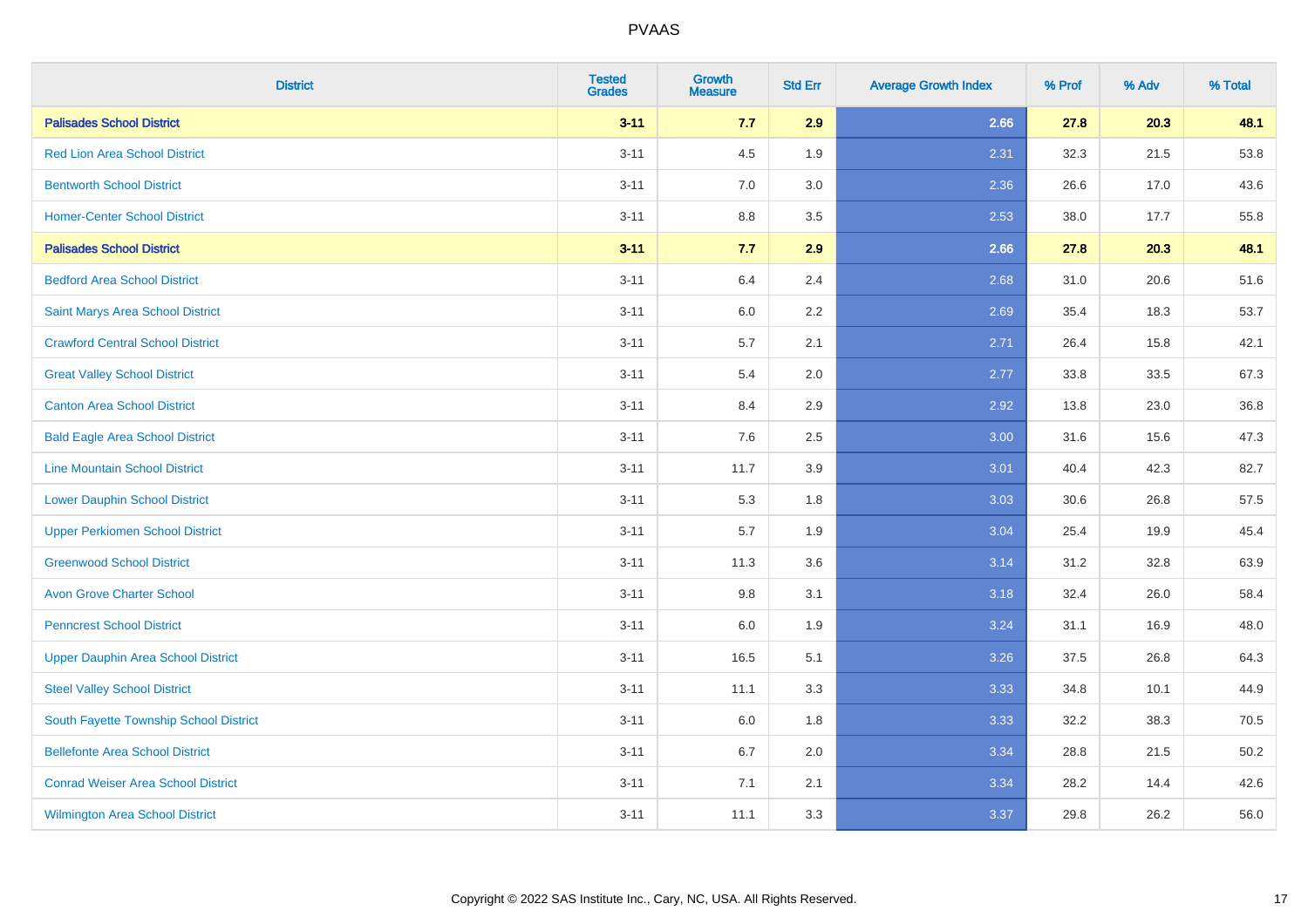| <b>District</b>                                | <b>Tested</b><br><b>Grades</b> | Growth<br><b>Measure</b> | <b>Std Err</b> | <b>Average Growth Index</b> | % Prof | % Adv | % Total |
|------------------------------------------------|--------------------------------|--------------------------|----------------|-----------------------------|--------|-------|---------|
| <b>Palisades School District</b>               | $3 - 11$                       | 7.7                      | 2.9            | 2.66                        | 27.8   | 20.3  | 48.1    |
| <b>Fairview School District</b>                | $3 - 11$                       | 8.3                      | 2.4            | 3.43                        | 41.9   | 34.9  | 76.7    |
| <b>North Pocono School District</b>            | $3 - 11$                       | 13.1                     | 3.7            | 3.54                        | 31.4   | 33.3  | 64.7    |
| <b>York Suburban School District</b>           | $3 - 11$                       | $7.4$                    | 2.1            | 3.55                        | 24.9   | 31.2  | 56.1    |
| Oil City Area School District                  | $3 - 11$                       | 8.6                      | 2.4            | 3.56                        | 29.1   | 13.1  | 42.2    |
| <b>Reading School District</b>                 | $3 - 11$                       | 4.3                      | 1.2            | 3.71                        | 16.8   | 6.0   | 22.8    |
| <b>Spring Cove School District</b>             | $3 - 11$                       | 9.1                      | 2.4            | 3.77                        | 31.8   | 25.4  | 57.1    |
| <b>Hampton Township School District</b>        | $3 - 11$                       | 7.4                      | 2.0            | 3.79                        | 37.9   | 39.2  | 77.0    |
| <b>Hazleton Area School District</b>           | $3 - 11$                       | 6.0                      | 1.6            | 3.85                        | 20.5   | 9.0   | 29.5    |
| <b>Warrior Run School District</b>             | $3 - 11$                       | 10.5                     | 2.7            | 3.86                        | 34.1   | 16.8  | 50.9    |
| <b>Dallas School District</b>                  | $3 - 11$                       | 8.1                      | 2.1            | 3.87                        | 32.4   | 22.4  | 54.8    |
| <b>Phoenixville Area School District</b>       | $3 - 11$                       | 7.3                      | 1.8            | 3.96                        | 32.3   | 27.6  | 59.8    |
| <b>Abington Heights School District</b>        | $3 - 11$                       | 6.7                      | 1.7            | 4.00                        | 33.8   | 31.7  | 65.5    |
| Downingtown Area School District               | $3 - 11$                       | 4.4                      | 1.1            | 4.06                        | 30.1   | 32.0  | 62.2    |
| <b>Ephrata Area School District</b>            | $3 - 11$                       | 6.8                      | 1.7            | 4.08                        | 31.6   | 17.1  | 48.8    |
| <b>Valley View School District</b>             | $3 - 11$                       | 9.3                      | 2.2            | 4.18                        | 26.6   | 23.1  | 49.7    |
| <b>Laurel School District</b>                  | $3 - 11$                       | 13.0                     | 3.1            | 4.19                        | 30.3   | 15.7  | 46.1    |
| Pennsylvania Leadership Charter School         | $3 - 11$                       | 8.0                      | 1.9            | 4.22                        | 33.1   | 27.8  | 60.9    |
| <b>Wallenpaupack Area School District</b>      | $3 - 11$                       | 8.8                      | 2.1            | 4.28                        | 28.5   | 18.9  | 47.4    |
| <b>Coudersport Area School District</b>        | $3 - 11$                       | 14.8                     | 3.4            | 4.33                        | 34.7   | 28.0  | 62.7    |
| <b>Lower Moreland Township School District</b> | $3 - 11$                       | 8.7                      | 2.0            | 4.35                        | 38.2   | 33.2  | 71.4    |
| <b>Pennsbury School District</b>               | $3 - 11$                       | 5.6                      | 1.3            | 4.38                        | 37.7   | 27.7  | 65.4    |
| Northern York County School District           | $3 - 11$                       | 8.4                      | 1.8            | 4.63                        | 24.3   | 23.1  | 47.4    |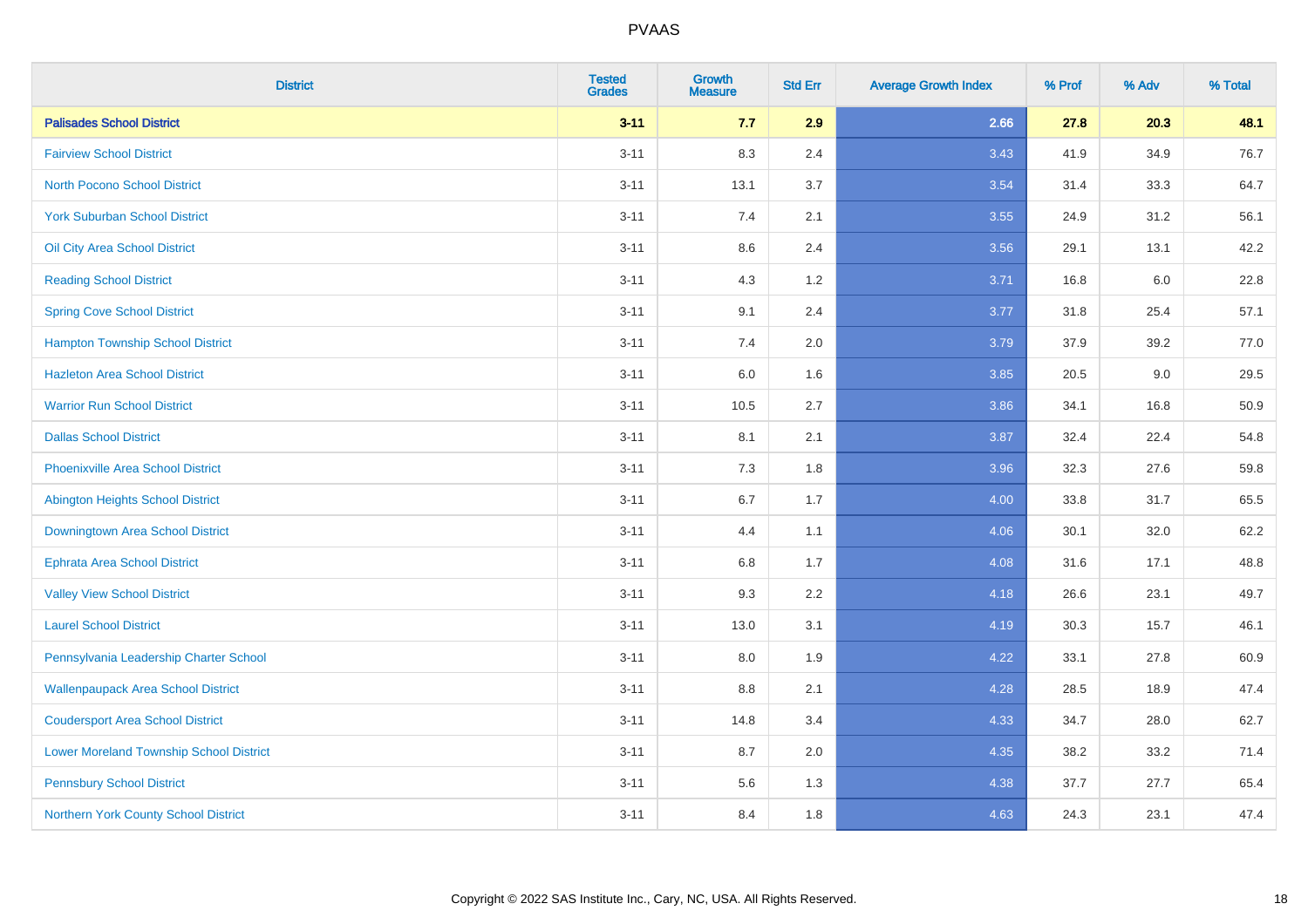| <b>District</b>                              | <b>Tested</b><br><b>Grades</b> | <b>Growth</b><br><b>Measure</b> | <b>Std Err</b> | <b>Average Growth Index</b> | % Prof | % Adv | % Total |
|----------------------------------------------|--------------------------------|---------------------------------|----------------|-----------------------------|--------|-------|---------|
| <b>Palisades School District</b>             | $3 - 11$                       | 7.7                             | 2.9            | 2.66                        | 27.8   | 20.3  | 48.1    |
| <b>Stroudsburg Area School District</b>      | $3 - 11$                       | 7.5                             | 1.6            | 4.70                        | 30.4   | 18.3  | 48.7    |
| <b>West Perry School District</b>            | $3 - 11$                       | 11.0                            | 2.3            | 4.76                        | 26.9   | 20.5  | 47.4    |
| <b>Lakeland School District</b>              | $3 - 11$                       | 13.3                            | 2.8            | 4.80                        | 22.2   | 21.2  | 43.4    |
| <b>Penn Manor School District</b>            | $3 - 11$                       | 7.1                             | 1.5            | 4.82                        | 26.7   | 20.5  | 47.2    |
| <b>Iroquois School District</b>              | $3 - 11$                       | 13.6                            | 2.8            | 4.83                        | 33.3   | 16.0  | 49.4    |
| <b>Lehighton Area School District</b>        | $3 - 11$                       | 11.4                            | 2.4            | 4.84                        | 30.5   | 24.9  | 55.3    |
| <b>Belle Vernon Area School District</b>     | $3 - 11$                       | 11.1                            | 2.3            | 4.88                        | 31.6   | 25.4  | 57.1    |
| <b>Quaker Valley School District</b>         | $3 - 11$                       | 12.2                            | 2.5            | 4.90                        | 39.5   | 26.4  | 65.9    |
| <b>Berlin Brothersvalley School District</b> | $3 - 11$                       | 19.6                            | 4.0            | 4.93                        | 28.3   | 41.3  | 69.6    |
| <b>West Branch Area School District</b>      | $3 - 11$                       | 17.0                            | 3.3            | 5.20                        | 47.1   | 19.1  | 66.2    |
| <b>Cornwall-Lebanon School District</b>      | $3 - 11$                       | 8.2                             | 1.6            | 5.24                        | 28.0   | 20.5  | 48.6    |
| Lake-Lehman School District                  | $3 - 11$                       | 14.9                            | 2.8            | 5.34                        | 25.8   | 22.5  | 48.3    |
| <b>Pine-Richland School District</b>         | $3 - 11$                       | 9.3                             | 1.7            | 5.56                        | 42.3   | 35.8  | 78.1    |
| <b>Pequea Valley School District</b>         | $3 - 11$                       | 18.0                            | 3.1            | 5.74                        | 29.2   | 37.5  | 66.7    |
| <b>Harbor Creek School District</b>          | $3 - 11$                       | 13.4                            | 2.3            | 5.80                        | 34.5   | 40.7  | 75.2    |
| <b>Punxsutawney Area School District</b>     | $3 - 11$                       | 15.8                            | 2.7            | 5.83                        | 18.6   | 29.0  | 47.6    |
| <b>Indiana Area School District</b>          | $3 - 11$                       | 12.0                            | 2.0            | 5.98                        | 30.0   | 30.4  | 60.3    |
| <b>Agora Cyber Charter School</b>            | $3 - 11$                       | 14.6                            | 2.4            | 6.03                        | 24.7   | 19.5  | 44.2    |
| <b>Franklin Regional School District</b>     | $3 - 11$                       | 11.3                            | 1.8            | 6.13                        | 30.0   | 35.0  | 65.0    |
| <b>Tuscarora School District</b>             | $3 - 11$                       | 13.4                            | 2.2            | 6.20                        | 37.1   | 26.3  | 63.4    |
| <b>Armstrong School District</b>             | $3 - 11$                       | 9.8                             | 1.6            | 6.22                        | 32.8   | 24.6  | 57.4    |
| <b>Cocalico School District</b>              | $3 - 11$                       | 12.3                            | 1.9            | 6.48                        | 28.2   | 32.3  | 60.5    |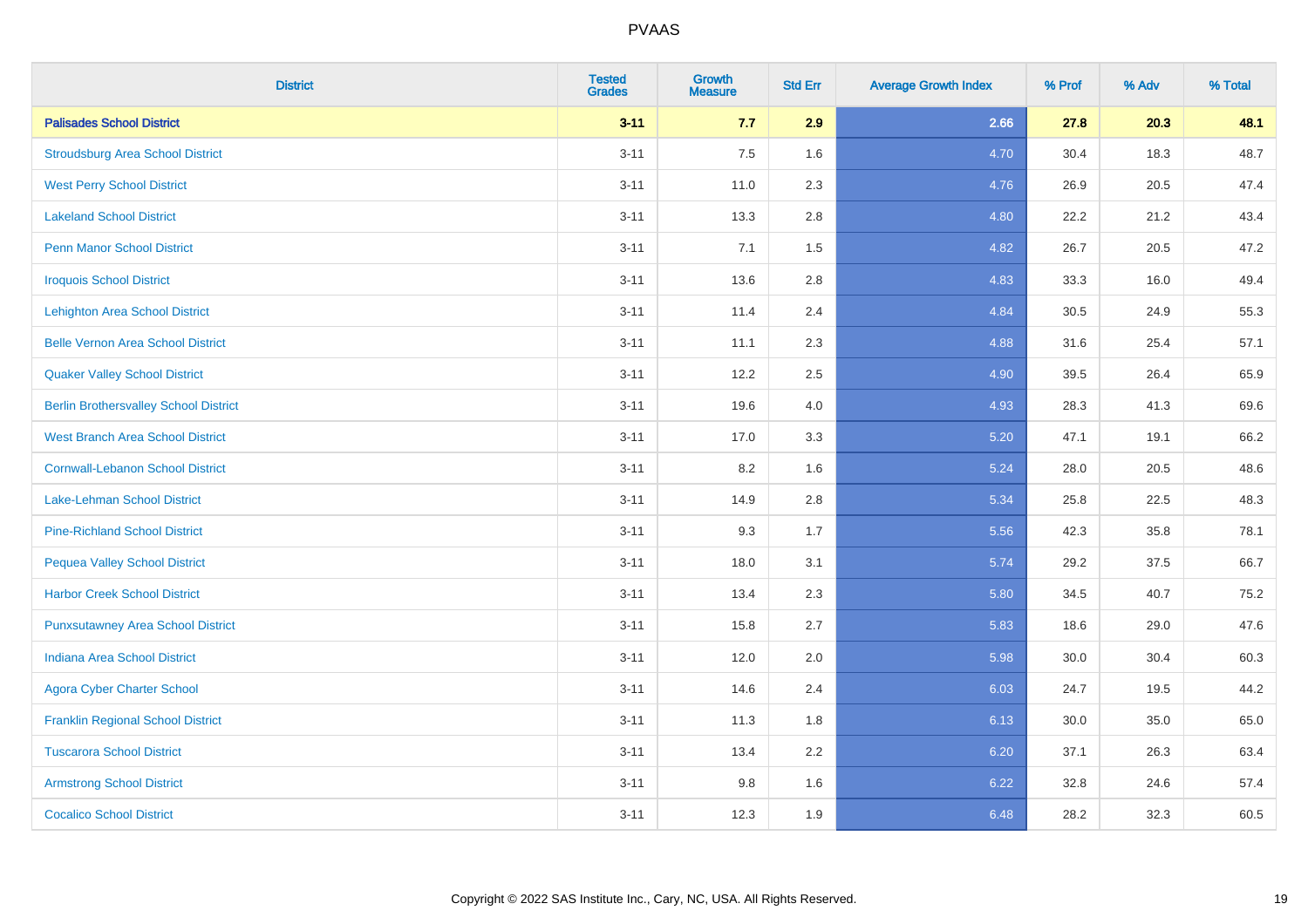| <b>District</b>                               | <b>Tested</b><br><b>Grades</b> | <b>Growth</b><br><b>Measure</b> | <b>Std Err</b> | <b>Average Growth Index</b> | % Prof | % Adv | % Total |
|-----------------------------------------------|--------------------------------|---------------------------------|----------------|-----------------------------|--------|-------|---------|
| <b>Palisades School District</b>              | $3 - 11$                       | 7.7                             | 2.9            | 2.66                        | 27.8   | 20.3  | 48.1    |
| <b>Manheim Central School District</b>        | $3 - 11$                       | 12.8                            | 2.0            | 6.52                        | 27.8   | 35.4  | 63.2    |
| <b>Neshaminy School District</b>              | $3 - 11$                       | 8.6                             | 1.3            | 6.56                        | 31.3   | 23.9  | 55.2    |
| <b>Millcreek Township School District</b>     | $3 - 11$                       | 9.1                             | 1.4            | 6.61                        | 34.5   | 30.1  | 64.6    |
| <b>Methacton School District</b>              | $3 - 11$                       | 11.0                            | 1.6            | 6.94                        | 36.0   | 33.6  | 69.6    |
| <b>Whitehall-Coplay School District</b>       | $3 - 11$                       | 11.8                            | 1.7            | 7.06                        | 32.3   | 21.7  | 54.0    |
| <b>Upper Merion Area School District</b>      | $3 - 11$                       | 14.0                            | 2.0            | 7.15                        | 34.4   | 32.6  | 67.0    |
| <b>Danville Area School District</b>          | $3 - 11$                       | 18.4                            | 2.6            | 7.19                        | 32.0   | 46.1  | 78.1    |
| <b>Mountain View School District</b>          | $3 - 11$                       | 24.2                            | 3.4            | 7.20                        | 45.8   | 37.3  | 83.0    |
| <b>East Penn School District</b>              | $3 - 11$                       | 8.9                             | 1.2            | 7.61                        | 32.8   | 26.4  | 59.2    |
| <b>Mifflin County School District</b>         | $3 - 11$                       | 12.3                            | 1.6            | 7.69                        | 35.1   | 15.1  | 50.3    |
| <b>Upper Saint Clair School District</b>      | $3 - 11$                       | 13.8                            | 1.8            | 7.86                        | 32.2   | 44.5  | 76.7    |
| <b>Peters Township School District</b>        | $3 - 11$                       | 14.1                            | 1.7            | 8.16                        | 35.2   | 41.6  | 76.8    |
| <b>Saucon Valley School District</b>          | $3 - 11$                       | 18.9                            | 2.2            | 8.48                        | 26.0   | 39.6  | 65.6    |
| Southern York County School District          | $3 - 11$                       | 15.5                            | 1.8            | 8.48                        | 37.6   | 29.2  | 66.8    |
| <b>Marple Newtown School District</b>         | $3 - 11$                       | 20.6                            | 2.3            | 8.95                        | 31.1   | 42.7  | 73.8    |
| Palmyra Area School District                  | $3 - 11$                       | 16.2                            | 1.8            | 9.02                        | 38.8   | 34.0  | 72.8    |
| <b>Unionville-Chadds Ford School District</b> | $3 - 11$                       | 15.8                            | 1.7            | 9.12                        | 31.2   | 48.0  | 79.2    |
| <b>Wayne Highlands School District</b>        | $3 - 11$                       | 22.5                            | 2.5            | 9.16                        | 33.8   | 40.4  | 74.2    |
| Fox Chapel Area School District               | $3 - 11$                       | 17.6                            | 1.9            | 9.47                        | 22.9   | 52.0  | 74.9    |
| <b>Delaware Valley School District</b>        | $3 - 11$                       | 15.7                            | 1.6            | 9.62                        | 36.7   | 32.1  | 68.8    |
| New Hope-Solebury School District             | $3 - 11$                       | 28.8                            | 2.9            | 9.77                        | 31.6   | 50.0  | 81.6    |
| <b>Hempfield School District</b>              | $3 - 11$                       | 13.4                            | 1.3            | 10.53                       | 29.9   | 36.8  | 66.7    |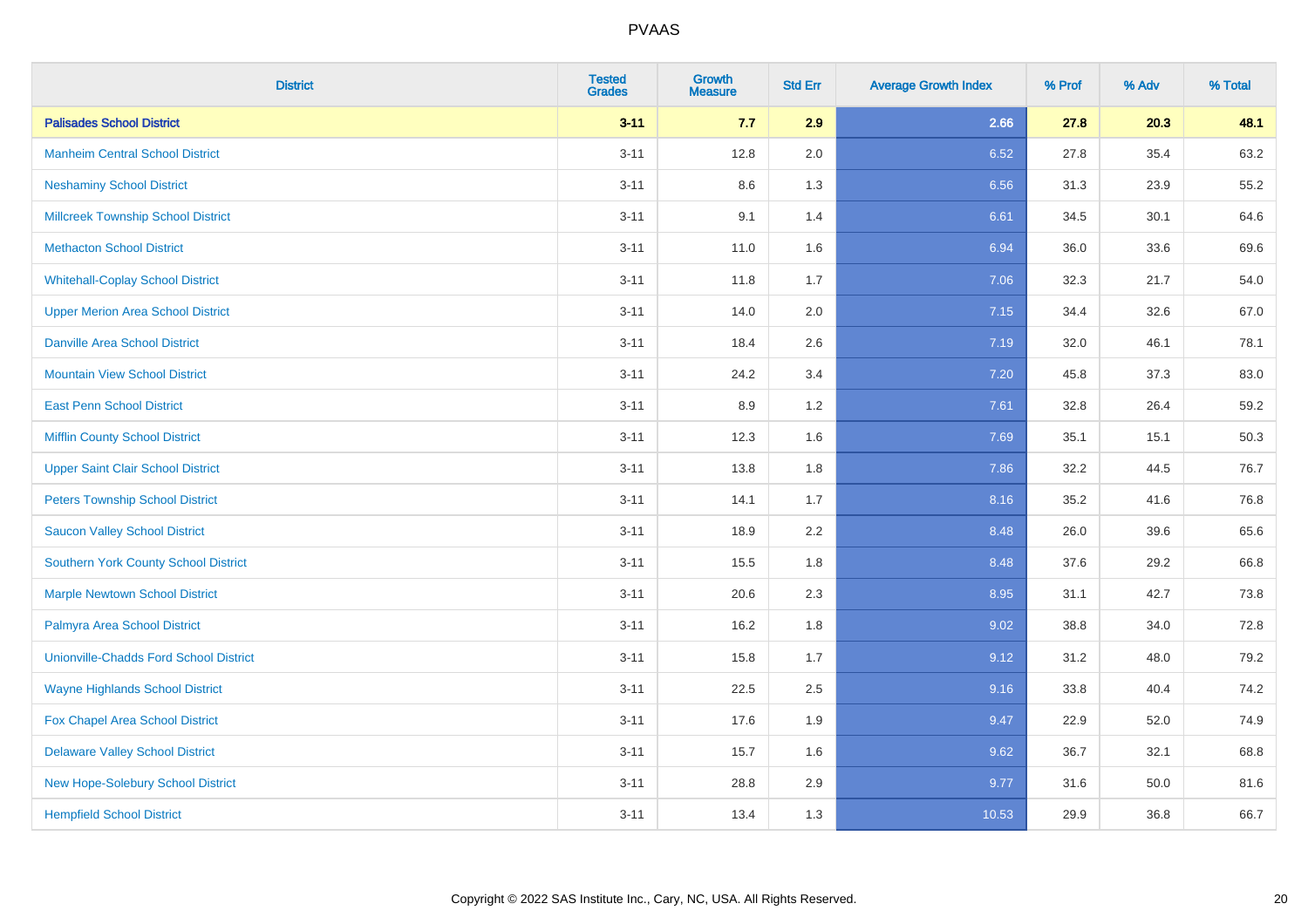| <b>District</b>                           | <b>Tested</b><br><b>Grades</b> | <b>Growth</b><br><b>Measure</b> | <b>Std Err</b> | <b>Average Growth Index</b> | % Prof | % Adv | % Total |
|-------------------------------------------|--------------------------------|---------------------------------|----------------|-----------------------------|--------|-------|---------|
| <b>Palisades School District</b>          | $3 - 11$                       | 7.7                             | 2.9            | 2.66                        | 27.8   | 20.3  | 48.1    |
| <b>Warwick School District</b>            | $3 - 11$                       | 21.7                            | 1.8            | 11.76                       | 27.7   | 36.3  | 64.0    |
| <b>Littlestown Area School District</b>   | $3 - 11$                       | 28.7                            | 2.4            | 11.83                       | 38.4   | 29.3  | 67.7    |
| <b>Council Rock School District</b>       | $3 - 11$                       | 13.5                            | 1.1            | 12.27                       | 32.0   | 35.4  | 67.4    |
| <b>Souderton Area School District</b>     | $3 - 11$                       | 18.5                            | 1.4            | 12.86                       | 39.2   | 31.2  | 70.4    |
| <b>Colonial School District</b>           | $3 - 11$                       | 22.1                            | 1.6            | 13.55                       | 27.2   | 43.5  | 70.6    |
| <b>Spring-Ford Area School District</b>   | $3 - 11$                       | 16.6                            | 1.2            | 14.02                       | 30.4   | 45.3  | 75.7    |
| <b>Dallastown Area School District</b>    | $3 - 11$                       | 19.9                            | 1.4            | 14.14                       | 36.8   | 34.2  | 71.0    |
| <b>North Allegheny School District</b>    | $3 - 11$                       | 18.0                            | 1.3            | 14.25                       | 30.5   | 42.9  | 73.4    |
| <b>Lower Merion School District</b>       | $3 - 11$                       | 18.9                            | 1.2            | 15.42                       | 29.4   | 48.6  | 78.0    |
| North Penn School District                | $3 - 11$                       | 17.6                            | 1.0            | 17.53                       | 30.8   | 35.7  | 66.4    |
| <b>Central Bucks School District</b>      | $3 - 11$                       | 15.5                            | 0.9            | 17.94                       | 34.8   | 41.4  | 76.2    |
| <b>State College Area School District</b> | $3 - 11$                       | 24.5                            | 1.3            | 18.59                       | 31.9   | 46.9  | 78.8    |
| <b>Norristown Area School District</b>    | $3 - 12$                       | $-25.4$                         | 1.7            | $-15.35$                    | 10.6   | 1.8   | 12.4    |
| Philadelphia City School District         | $3 - 12$                       | $-7.8$                          | 0.6            | $-13.43$                    | 16.4   | 6.5   | 22.9    |
| <b>Allentown City School District</b>     | $3 - 12$                       | $-16.9$                         | 1.4            | $-12.37$                    | 5.9    | 0.4   | 6.3     |
| <b>York City School District</b>          | $3 - 12$                       | $-17.7$                         | 1.8            | $-10.05$                    | 3.2    | 0.7   | 3.9     |
| Ambridge Area School District             | $3 - 12$                       | $-19.4$                         | 2.5            | $-7.64$                     | 23.2   | 5.6   | 28.9    |
| <b>Lancaster School District</b>          | $3 - 12$                       | $-10.0$                         | 1.4            | $-7.22$                     | 9.0    | 3.9   | 12.8    |
| <b>Hempfield Area School District</b>     | $3 - 12$                       | $-10.2$                         | 1.6            | $-6.37$                     | 28.1   | 19.2  | 47.3    |
| <b>New Castle Area School District</b>    | $3 - 12$                       | $-13.6$                         | 2.3            | $-5.99$                     | 17.6   | 2.0   | 19.5    |
| <b>West Mifflin Area School District</b>  | $3 - 12$                       | $-11.9$                         | 2.5            | $-4.77$                     | 15.9   | 4.0   | 19.9    |
| <b>Interboro School District</b>          | $3 - 12$                       | $-8.4$                          | 2.0            | $-4.27$                     | 27.6   | 6.4   | 34.1    |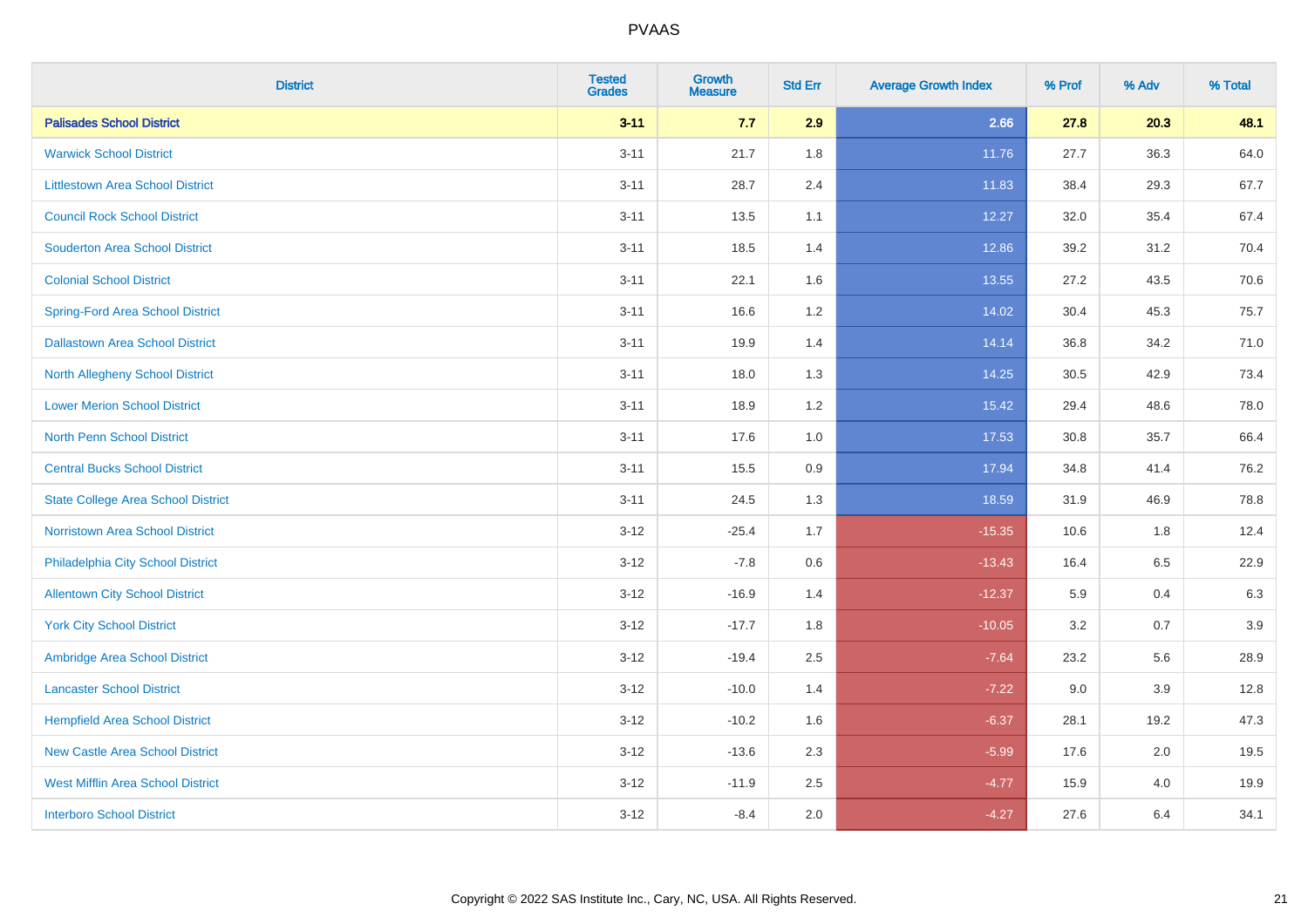| <b>District</b>                                        | <b>Tested</b><br><b>Grades</b> | <b>Growth</b><br><b>Measure</b> | <b>Std Err</b> | <b>Average Growth Index</b> | % Prof | % Adv | % Total |
|--------------------------------------------------------|--------------------------------|---------------------------------|----------------|-----------------------------|--------|-------|---------|
| <b>Palisades School District</b>                       | $3 - 11$                       | 7.7                             | 2.9            | 2.66                        | 27.8   | 20.3  | 48.1    |
| <b>Panther Valley School District</b>                  | $3 - 12$                       | $-13.3$                         | 3.2            | $-4.10$                     | 31.5   | 4.1   | 35.6    |
| <b>Scranton School District</b>                        | $3 - 12$                       | $-10.1$                         | 2.5            | $-4.04$                     | 20.0   | 7.7   | 27.7    |
| <b>Tussey Mountain School District</b>                 | $3 - 12$                       | $-13.0$                         | 3.3            | $-3.93$                     | 11.1   | 3.2   | 14.3    |
| <b>Grove City Area School District</b>                 | $3 - 12$                       | $-8.8$                          | 2.3            | $-3.89$                     | 25.6   | 16.4  | 42.0    |
| <b>Old Forge School District</b>                       | $3 - 12$                       | $-11.3$                         | 3.1            | $-3.62$                     | 28.6   | 13.2  | 41.8    |
| <b>West York Area School District</b>                  | $3 - 12$                       | $-9.8$                          | 2.7            | $-3.57$                     | 21.9   | 10.9  | 32.8    |
| <b>Montoursville Area School District</b>              | $3 - 12$                       | $-8.4$                          | 2.6            | $-3.17$                     | 38.8   | 18.2  | 57.0    |
| <b>Erie City School District</b>                       | $3 - 12$                       | $-4.5$                          | 1.4            | $-3.09$                     | 13.4   | 6.7   | 20.1    |
| <b>Quakertown Community School District</b>            | $3 - 12$                       | $-4.3$                          | 1.5            | $-2.79$                     | 33.8   | 20.1  | 53.8    |
| <b>Clarion-Limestone Area School District</b>          | $3 - 12$                       | $-10.0$                         | 3.6            | $-2.76$                     | 28.3   | 20.0  | 48.3    |
| Selinsgrove Area School District                       | $3 - 12$                       | $-5.7$                          | 2.1            | $-2.74$                     | 25.4   | 13.9  | 39.2    |
| <b>Turkeyfoot Valley Area School District</b>          | $3 - 12$                       | $-15.4$                         | 5.8            | $-2.66$                     | 3.8    | 3.8   | $7.6$   |
| <b>Union City Area School District</b>                 | $3 - 12$                       | $-8.7$                          | 3.3            | $-2.59$                     | 29.7   | 10.9  | 40.6    |
| <b>Greater Nanticoke Area School District</b>          | $3 - 12$                       | $-6.8$                          | 2.6            | $-2.58$                     | 15.2   | 8.9   | 24.1    |
| Catasauqua Area School District                        | $3 - 12$                       | $-7.3$                          | 2.8            | $-2.58$                     | 27.1   | 11.2  | 38.3    |
| Pocono Mountain School District                        | $3 - 12$                       | $-4.3$                          | 1.8            | $-2.43$                     | 35.5   | 17.1  | 52.6    |
| <b>Pottsville Area School District</b>                 | $3 - 12$                       | $-4.9$                          | 2.1            | $-2.36$                     | 21.8   | 7.9   | 29.6    |
| <b>Bristol Borough School District</b>                 | $3 - 12$                       | $-5.9$                          | 2.9            | $-2.00$                     | 27.8   | 3.3   | 31.1    |
| Lincoln Leadership Academy Charter School              | $3 - 12$                       | $-7.4$                          | 3.7            | $-1.99$                     | 6.4    | 2.1   | 8.5     |
| <b>Chester Charter Scholars Academy Charter School</b> | $3 - 12$                       | $-6.2$                          | 3.3            | $-1.88$                     | 2.2    | 0.0   | 2.2     |
| <b>Twin Valley School District</b>                     | $3 - 12$                       | $-3.2$                          | 1.9            | $-1.68$                     | 38.8   | 19.8  | 58.6    |
| <b>Woodland Hills School District</b>                  | $3 - 12$                       | $-4.2$                          | 2.5            | $-1.66$                     | 10.1   | 1.4   | 11.5    |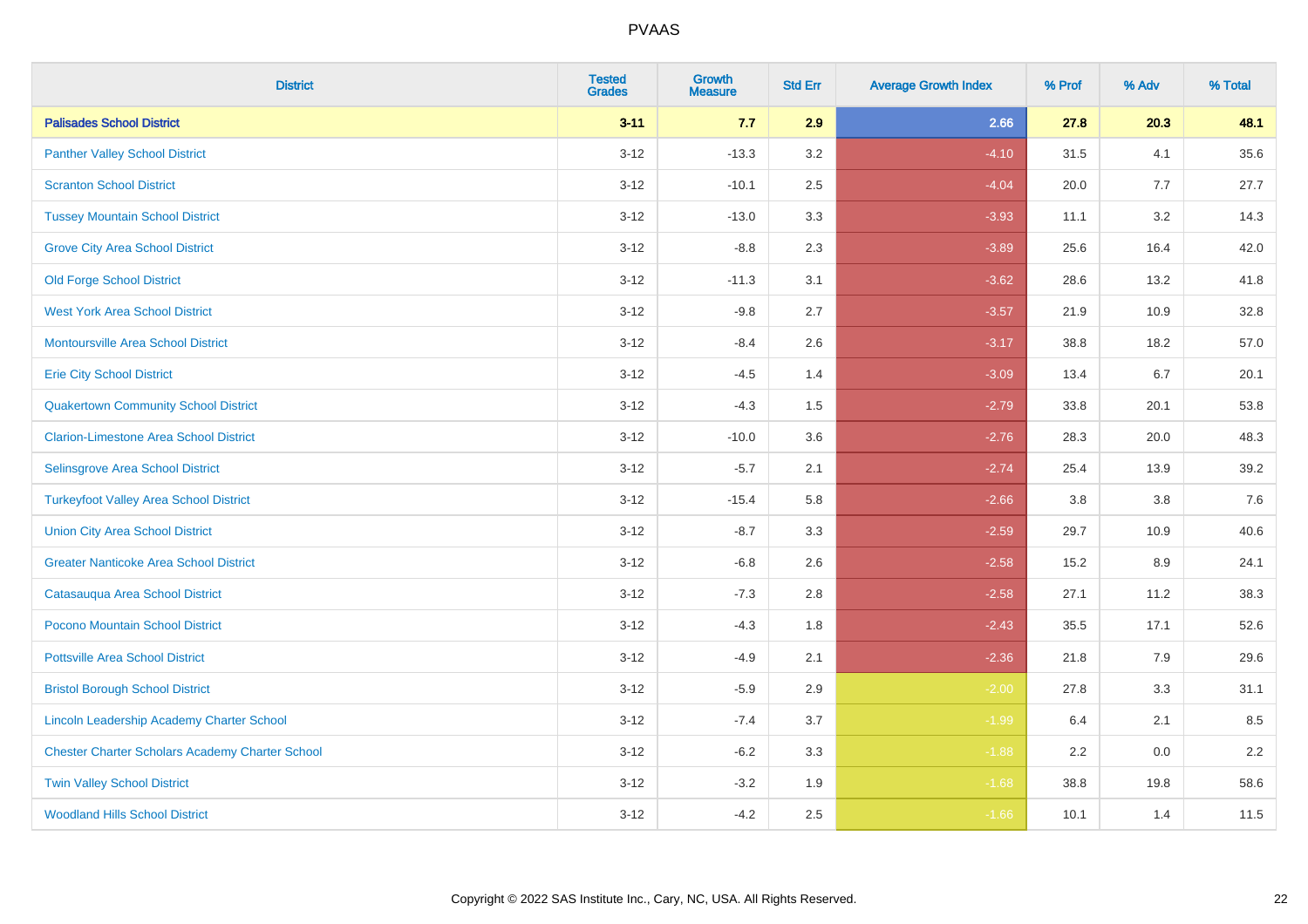| <b>District</b>                                 | <b>Tested</b><br><b>Grades</b> | <b>Growth</b><br><b>Measure</b> | <b>Std Err</b> | <b>Average Growth Index</b> | % Prof | % Adv | % Total |
|-------------------------------------------------|--------------------------------|---------------------------------|----------------|-----------------------------|--------|-------|---------|
| <b>Palisades School District</b>                | $3 - 11$                       | 7.7                             | 2.9            | 2.66                        | 27.8   | 20.3  | 48.1    |
| <b>Conemaugh Valley School District</b>         | $3 - 12$                       | $-6.3$                          | 4.1            | $-1.54$                     | 23.7   | 5.1   | 28.8    |
| <b>Keystone Education Center Charter School</b> | $3 - 12$                       | $-6.5$                          | 5.1            | $-1.28$                     | 0.0    | 0.0   | 0.0     |
| <b>Millville Area School District</b>           | $3 - 12$                       | $-5.6$                          | 4.4            | $-1.26$                     | 31.4   | 11.4  | 42.9    |
| <b>Cameron County School District</b>           | $3-12$                         | $-5.0$                          | 4.4            | $-1.12$                     | 34.9   | 4.8   | 39.7    |
| <b>Wyomissing Area School District</b>          | $3 - 12$                       | $-2.4$                          | 2.6            | $-0.92$                     | 25.6   | 28.1  | 53.7    |
| <b>Conneaut School District</b>                 | $3 - 12$                       | $-2.3$                          | 2.6            | $-0.91$                     | 27.4   | 9.7   | 37.1    |
| <b>Bradford Area School District</b>            | $3 - 12$                       | $-1.8$                          | 2.3            | $-0.79$                     | 31.2   | 16.7  | 47.9    |
| <b>Roberto Clemente Charter School</b>          | $3 - 12$                       | $-3.3$                          | 4.1            | $-0.79$                     | 22.7   | 4.6   | 27.3    |
| <b>Bangor Area School District</b>              | $3 - 12$                       | $-1.2$                          | 2.0            | $-0.60$                     | 25.8   | 12.7  | 38.5    |
| <b>Penns Manor Area School District</b>         | $3 - 12$                       | $-1.9$                          | 3.5            | $-0.55$                     | 24.2   | 3.8   | 28.0    |
| <b>Forest City Regional School District</b>     | $3 - 12$                       | $-1.2$                          | 3.6            | $-0.33$                     | 26.5   | 8.2   | 34.7    |
| <b>Columbia Borough School District</b>         | $3 - 12$                       | $-1.1$                          | 3.6            | $-0.31$                     | 17.2   | 1.7   | 19.0    |
| <b>Cranberry Area School District</b>           | $3 - 12$                       | $-0.9$                          | 3.1            | $-0.29$                     | 25.5   | 9.7   | 35.2    |
| Altoona Area School District                    | $3 - 12$                       | 0.1                             | 1.5            | 0.07                        | 29.0   | 13.8  | 42.8    |
| <b>Central Columbia School District</b>         | $3 - 12$                       | 0.3                             | 2.3            | 0.12                        | 25.4   | 37.6  | 63.0    |
| <b>Tulpehocken Area School District</b>         | $3 - 12$                       | 1.0                             | 4.9            | 0.20                        | 11.5   | 23.1  | 34.6    |
| <b>Ridley School District</b>                   | $3 - 12$                       | 0.3                             | 1.6            | 0.21                        | 32.0   | 10.7  | 42.6    |
| <b>Wilson School District</b>                   | $3 - 12$                       | $0.5\,$                         | 1.5            | 0.32                        | 30.4   | 25.5  | 55.9    |
| <b>Avella Area School District</b>              | $3-12$                         | 1.6                             | 4.7            | 0.34                        | 34.8   | 7.2   | 42.0    |
| <b>Annville-Cleona School District</b>          | $3 - 12$                       | 1.1                             | 2.4            | 0.45                        | 34.8   | 13.6  | 48.5    |
| Daniel Boone Area School District               | $3 - 12$                       | $0.9\,$                         | 1.9            | 0.46                        | 28.9   | 22.0  | 51.0    |
| <b>Union School District</b>                    | $3-12$                         | 2.5                             | 3.7            | 0.69                        | 17.9   | 10.4  | 28.4    |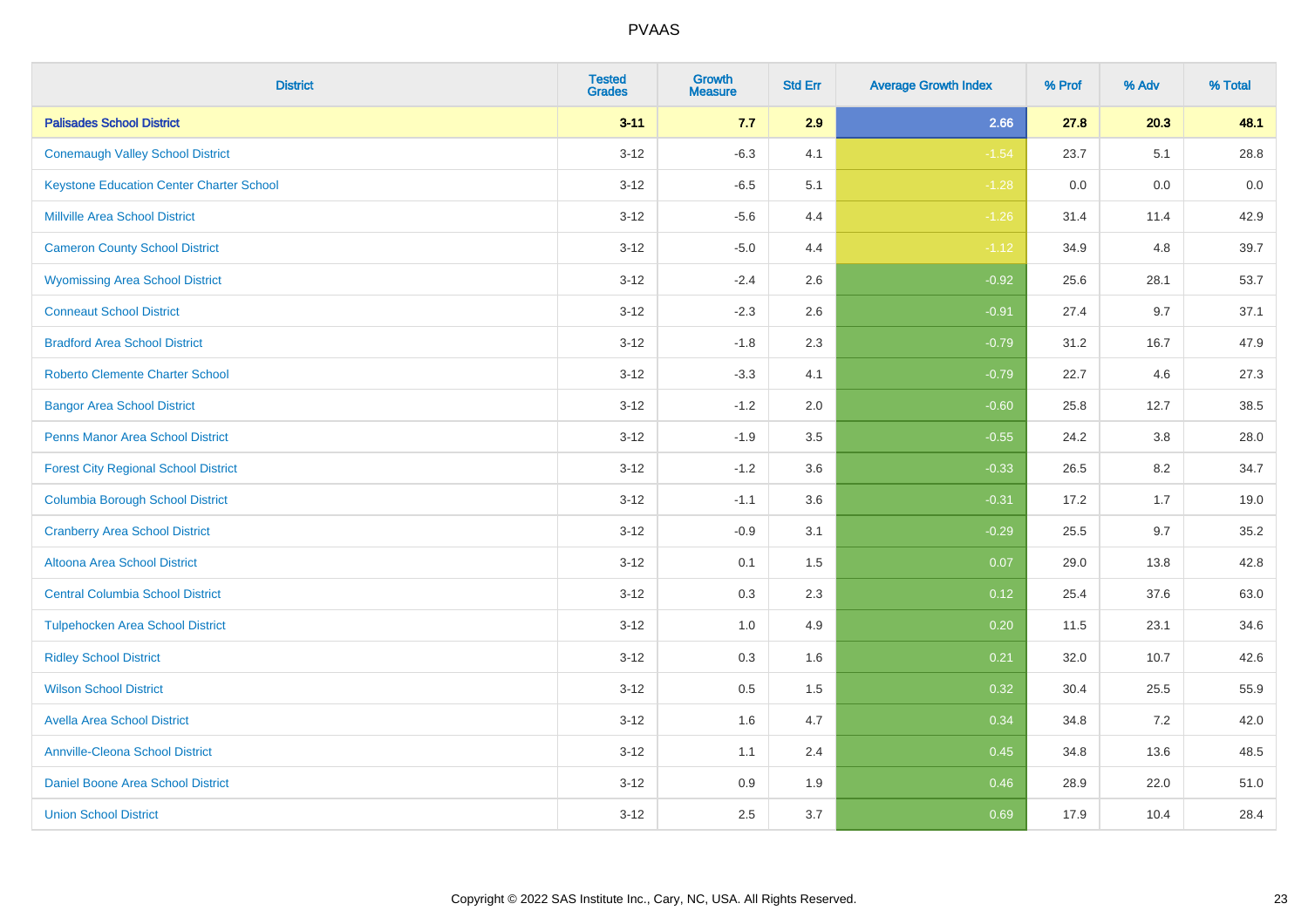| <b>District</b>                                 | <b>Tested</b><br><b>Grades</b> | <b>Growth</b><br><b>Measure</b> | <b>Std Err</b> | <b>Average Growth Index</b> | % Prof | % Adv   | % Total |
|-------------------------------------------------|--------------------------------|---------------------------------|----------------|-----------------------------|--------|---------|---------|
| <b>Palisades School District</b>                | $3 - 11$                       | 7.7                             | 2.9            | 2.66                        | 27.8   | 20.3    | 48.1    |
| <b>North Clarion County School District</b>     | $3 - 12$                       | 3.4                             | 4.1            | 0.83                        | 45.0   | 18.8    | 63.8    |
| <b>Pottstown School District</b>                | $3 - 12$                       | 2.0                             | 2.2            | 0.88                        | 19.4   | $6.2\,$ | 25.6    |
| <b>Eastern Lancaster County School District</b> | $3 - 12$                       | 2.9                             | 3.2            | 0.91                        | 35.2   | 36.4    | 71.6    |
| <b>Brownsville Area School District</b>         | $3 - 12$                       | 3.9                             | 3.8            | 1.04                        | 22.0   | 8.5     | 30.5    |
| People For People Charter School                | $3 - 12$                       | 6.4                             | 5.6            | $1.15$                      | 2.4    | 0.0     | 2.4     |
| <b>Newport School District</b>                  | $3 - 12$                       | 3.8                             | 3.3            | 1.17                        | 38.8   | 10.4    | 49.2    |
| <b>Upper Dublin School District</b>             | $3 - 12$                       | 2.1                             | 1.8            | 1.19                        | 34.7   | 30.0    | 64.7    |
| <b>Purchase Line School District</b>            | $3 - 12$                       | 4.3                             | 3.3            | 1.30                        | 32.3   | 9.0     | 41.4    |
| <b>Chestnut Ridge School District</b>           | $3 - 12$                       | 4.0                             | 2.9            | 1.38                        | 33.2   | 11.0    | 44.2    |
| Conemaugh Township Area School District         | $3 - 12$                       | 4.8                             | 3.5            | 1.39                        | 30.9   | 27.8    | 58.8    |
| Susquehanna Township School District            | $3 - 12$                       | 3.9                             | 2.7            | 1.45                        | 19.0   | 13.1    | 32.0    |
| <b>Northern Potter School District</b>          | $3 - 12$                       | $6.8\,$                         | 4.6            | 1.48                        | 30.6   | 11.1    | 41.7    |
| <b>South Western School District</b>            | $3 - 12$                       | 2.5                             | 1.7            | 1.48                        | 36.2   | 19.7    | 55.9    |
| <b>Smethport Area School District</b>           | $3 - 12$                       | 5.8                             | 3.8            | 1.52                        | 24.6   | 20.0    | 44.6    |
| <b>Waynesboro Area School District</b>          | $3 - 12$                       | 3.0                             | 1.8            | 1.67                        | 26.0   | 23.5    | 49.5    |
| <b>West Shore School District</b>               | $3 - 12$                       | 2.2                             | 1.3            | 1.68                        | 31.8   | 15.2    | 47.1    |
| <b>Wyalusing Area School District</b>           | $3 - 12$                       | 5.7                             | 3.2            | 1.78                        | 38.6   | 12.9    | 51.4    |
| <b>Oswayo Valley School District</b>            | $3 - 12$                       | 9.9                             | 5.1            | 1.93                        | 26.5   | 44.1    | 70.6    |
| Pennsylvania Distance Learning Charter School   | $3 - 12$                       | $6.8\,$                         | 3.4            | 1.99                        | 19.8   | 6.2     | 25.9    |
| <b>Mckeesport Area School District</b>          | $3 - 12$                       | 4.6                             | 2.2            | 2.14                        | 21.1   | 4.4     | 25.5    |
| Northern Lehigh School District                 | $3 - 12$                       | 6.1                             | 2.5            | 2.42                        | 21.4   | 18.0    | 39.3    |
| Northern Tioga School District                  | $3 - 12$                       | 6.8                             | 2.6            | 2.64                        | 25.0   | 16.9    | 41.9    |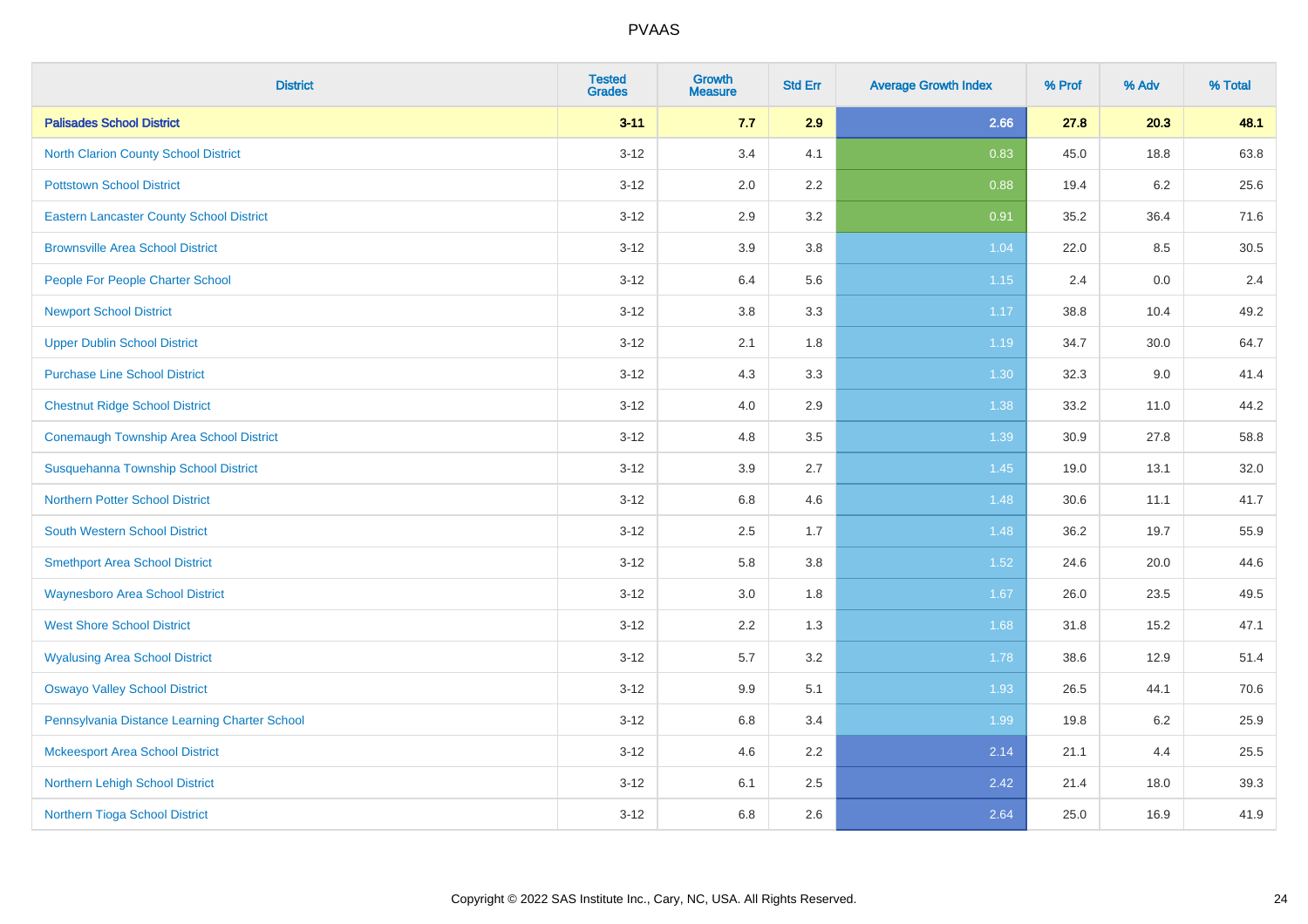| <b>District</b>                           | <b>Tested</b><br><b>Grades</b> | <b>Growth</b><br><b>Measure</b> | <b>Std Err</b> | <b>Average Growth Index</b> | % Prof | % Adv | % Total |
|-------------------------------------------|--------------------------------|---------------------------------|----------------|-----------------------------|--------|-------|---------|
| <b>Palisades School District</b>          | $3 - 11$                       | 7.7                             | 2.9            | 2.66                        | 27.8   | 20.3  | 48.1    |
| <b>Tamaqua Area School District</b>       | $3 - 12$                       | 6.5                             | 2.4            | 2.72                        | 34.3   | 17.5  | 51.8    |
| <b>Donegal School District</b>            | $3 - 12$                       | 5.9                             | 2.2            | 2.72                        | 34.1   | 23.1  | 57.2    |
| <b>Apollo-Ridge School District</b>       | $3-12$                         | 9.5                             | 3.0            | 3.23                        | 34.0   | 9.4   | 43.4    |
| <b>Kutztown Area School District</b>      | $3-12$                         | 9.3                             | 2.8            | 3.34                        | 38.5   | 14.6  | 53.2    |
| <b>William Penn School District</b>       | $3 - 12$                       | 7.0                             | 1.9            | 3.61                        | 14.0   | 7.2   | 21.3    |
| <b>Dover Area School District</b>         | $3 - 12$                       | 7.1                             | 1.9            | 3.78                        | 33.0   | 18.7  | 51.7    |
| <b>Juniata County School District</b>     | $3-12$                         | 7.7                             | 2.0            | 3.81                        | 22.9   | 18.9  | 41.8    |
| <b>Radnor Township School District</b>    | $3-12$                         | 7.5                             | 1.9            | 4.03                        | 33.0   | 38.3  | 71.3    |
| <b>Elizabethtown Area School District</b> | $3 - 12$                       | 7.1                             | 1.7            | 4.19                        | 36.4   | 27.6  | 64.0    |
| <b>West Allegheny School District</b>     | $3 - 12$                       | 8.6                             | 2.0            | 4.34                        | 37.3   | 27.2  | 64.5    |
| <b>Conewago Valley School District</b>    | $3 - 12$                       | 7.6                             | 1.7            | 4.46                        | 41.3   | 19.4  | 60.6    |
| <b>Easton Area School District</b>        | $3 - 12$                       | 6.3                             | 1.3            | 4.91                        | 24.1   | 13.0  | 37.1    |
| Pen Argyl Area School District            | $3 - 12$                       | 12.8                            | 2.5            | 5.10                        | 28.5   | 23.8  | 52.3    |
| Penns Valley Area School District         | $3-12$                         | 14.1                            | 2.6            | 5.33                        | 29.6   | 23.3  | 52.9    |
| <b>Hermitage School District</b>          | $3 - 12$                       | 14.0                            | 2.5            | 5.59                        | 34.0   | 27.0  | 61.0    |
| <b>Lampeter-Strasburg School District</b> | $3 - 12$                       | 11.0                            | 1.9            | 5.69                        | 35.4   | 32.3  | 67.7    |
| <b>Camp Hill School District</b>          | $3-12$                         | 20.7                            | 2.9            | 7.00                        | 32.3   | 41.4  | 73.7    |
| <b>Manheim Township School District</b>   | $3 - 12$                       | 10.9                            | 1.5            | 7.51                        | 30.9   | 31.0  | 61.9    |
| <b>Upper Darby School District</b>        | $3 - 12$                       | 11.2                            | 1.4            | 8.28                        | 23.8   | 11.8  | 35.6    |
| <b>Central York School District</b>       | $3 - 12$                       | 12.9                            | 1.5            | 8.64                        | 31.4   | 24.1  | 55.5    |
| <b>Loyalsock Township School District</b> | $3 - 12$                       | 26.7                            | 2.7            | 9.92                        | 36.8   | 35.1  | 71.9    |
| <b>Tyrone Area School District</b>        | $3 - 12$                       | 29.2                            | 2.3            | 12.86                       | 36.6   | 29.1  | 65.7    |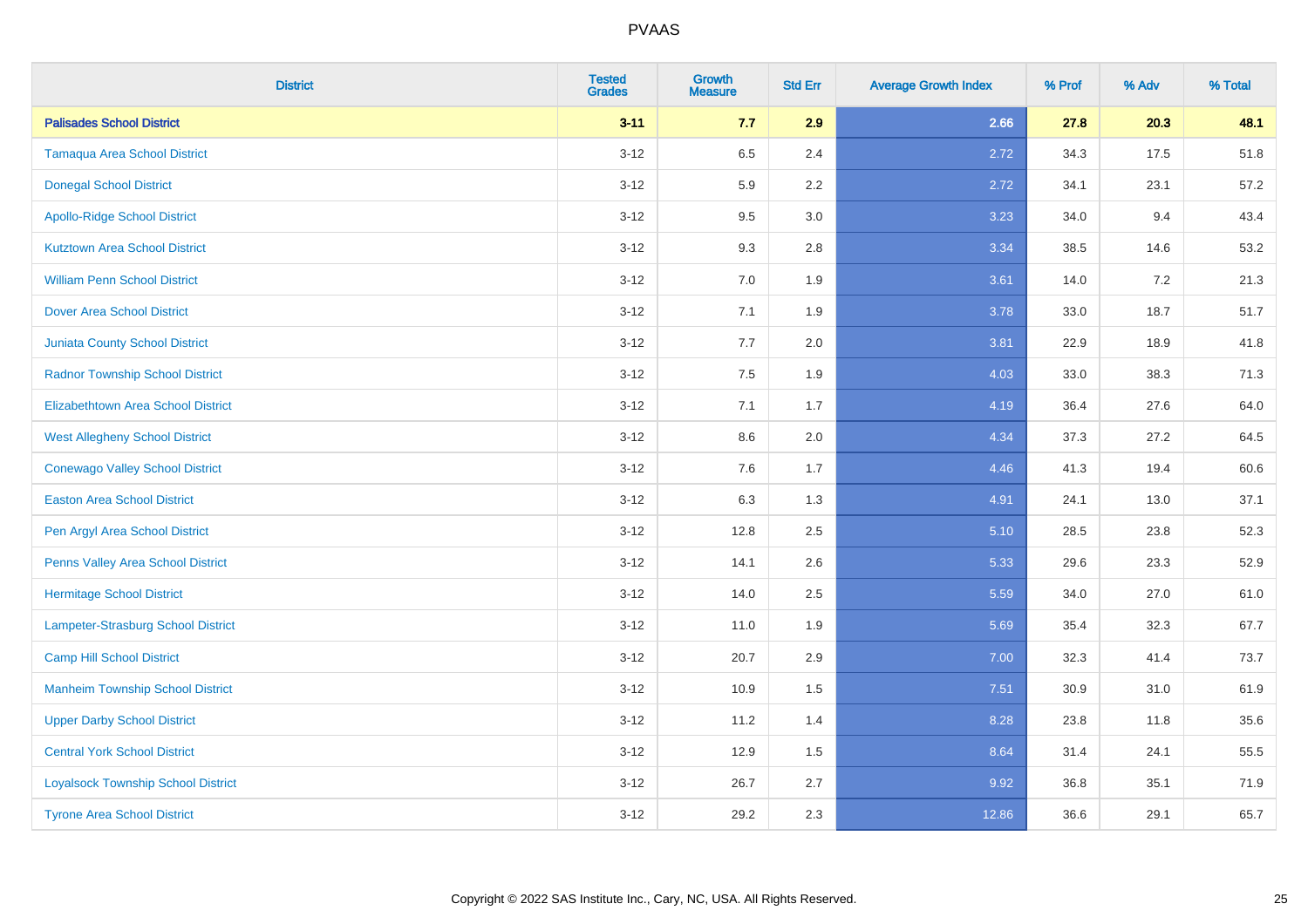| <b>District</b>                                                       | <b>Tested</b><br><b>Grades</b> | <b>Growth</b><br><b>Measure</b> | <b>Std Err</b> | <b>Average Growth Index</b> | % Prof | % Adv | % Total |
|-----------------------------------------------------------------------|--------------------------------|---------------------------------|----------------|-----------------------------|--------|-------|---------|
| <b>Palisades School District</b>                                      | $3 - 11$                       | 7.7                             | 2.9            | 2.66                        | 27.8   | 20.3  | 48.1    |
| <b>Cumberland Valley School District</b>                              | $3 - 12$                       | 18.6                            | 1.2            | 15.79                       | 31.3   | 39.2  | 70.5    |
| <b>Environmental Charter School At Frick Park</b>                     | $3-9$                          | $-6.2$                          | 3.7            | $-1.67$                     | 25.9   | 3.4   | 29.3    |
| Esperanza Academy Charter School                                      | $4 - 11$                       | 2.1                             | 2.1            | 1.01                        | 14.2   | 3.6   | 17.8    |
| <b>Mastery Charter School - Pickett Campus</b>                        | $6 - 10$                       | 2.7                             | 4.2            | 0.65                        | 20.6   | 0.0   | 20.6    |
| <b>Innovative Arts Academy Charter School</b>                         | $6 - 11$                       | $-7.2$                          | 2.5            | $-2.83$                     | 2.0    | 0.0   | 2.0     |
| La Academia Partnership Charter School                                | $6 - 11$                       | $-15.5$                         | 5.7            | $-2.70$                     | 2.3    | 0.0   | $2.3\,$ |
| Perseus House Charter School Of Excellence                            | $6 - 11$                       | $-6.4$                          | 2.6            | $-2.50$                     | 0.9    | 0.0   | 0.9     |
| Urban Pathways 6-12 Charter School                                    | $6 - 11$                       | $-4.1$                          | 5.7            | $-0.72$                     | 0.0    | 0.0   | 0.0     |
| <b>Evergreen Community Charter School</b>                             | $6 - 11$                       | $-1.1$                          | 4.7            | $-0.23$                     | 34.6   | 26.9  | 61.5    |
| Boys Latin Of Philadelphia Charter School                             | $6 - 12$                       | $-8.0$                          | 2.7            | $-3.02$                     | 1.4    | 0.0   | 1.4     |
| Center For Student Learning Charter School At Pennsbury               | $6 - 12$                       | $-3.3$                          | 6.0            | $-0.55$                     | 23.1   | 0.0   | 23.1    |
| Dr Robert Ketterer Charter School Inc                                 | $6 - 12$                       | 7.1                             | 4.3            | 1.66                        | 7.3    | 1.7   | 9.0     |
| 21st Century Cyber Charter School                                     | $6 - 12$                       | 6.6                             | 2.1            | 3.16                        | 29.0   | 21.8  | 50.8    |
| <b>Mastery Charter School - Gratz Campus</b>                          | $7 - 10$                       | $-9.5$                          | 4.6            | $-2.09$                     | 0.0    | 3.4   | 3.4     |
| Mastery Charter School - Shoemaker Campus                             | $7 - 10$                       | $-2.3$                          | 2.8            | $-0.81$                     | 10.1   | 3.7   | 13.8    |
| <b>Lincoln Park Performing Arts Charter School</b>                    | $7 - 11$                       | $-14.9$                         | 2.7            | $-5.45$                     | 39.3   | 8.9   | 48.2    |
| <b>Achievement House Charter School</b>                               | $7 - 11$                       | $-8.2$                          | 3.6            | $-2.28$                     | 16.7   | 2.8   | 19.4    |
| <b>Mastery Charter High School-Lenfest Campus</b>                     | $7 - 11$                       | $-1.8$                          | 5.8            | $-0.30$                     | 26.3   | 0.0   | 26.3    |
| <b>West Side CTC</b>                                                  | $9 - 10$                       | $-32.0$                         | 3.9            | $-8.16$                     | 5.9    | 0.0   | 5.9     |
| Lehigh Valley Charter High School For The Arts                        | $9 - 10$                       | $-11.8$                         | 2.5            | $-4.76$                     | 28.9   | 5.7   | 34.6    |
| <b>Columbia-Montour AVTS</b>                                          | $9 - 10$                       | $-7.1$                          | 2.8            | $-2.52$                     | 19.5   | 3.2   | 22.7    |
| Preparatory Charter School Of Mathematics, Science, Tech, And Careers | $9 - 10$                       | $-5.1$                          | 2.5            | $-2.03$                     | 6.3    | 1.4   | 7.7     |